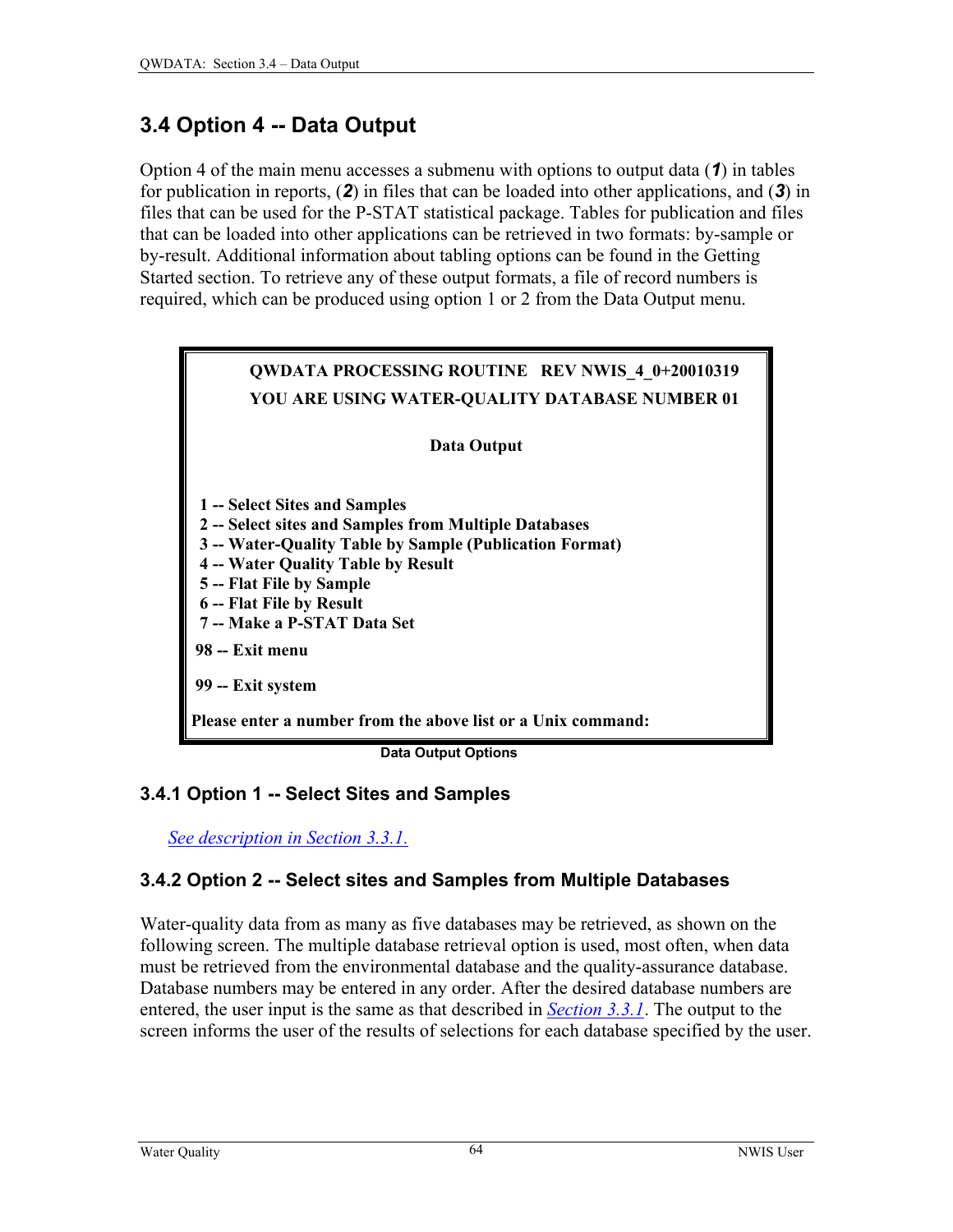<span id="page-1-0"></span>

If selection criteria are used to retrieve a site list (option 3, below), a single set of criteria is used for all databases. After the sites are retrieved, the user is prompted to sort the list of sites and save a file for the list of sites from each database.

> **You may locate records for specific sites. If you wish to locate records for specific sites the options are: 1 -- You have a file containing site numbers 2 -- You will enter site numbers for each database at terminal 3 -- You wish to locate sites based upon selection criteria If you don't care which sites the option is: 4 -- Locate QWDATA records without regard to site Please enter option (1-4,Q to quit):**



If water-quality records are retrieved, one file is output that contains the record numbers from all databases and a database number is attached to each record number to identify the location of the data (*[Appendix G](#page-0-0)*). The user is prompted to save a list of sites that have water-quality data for each database.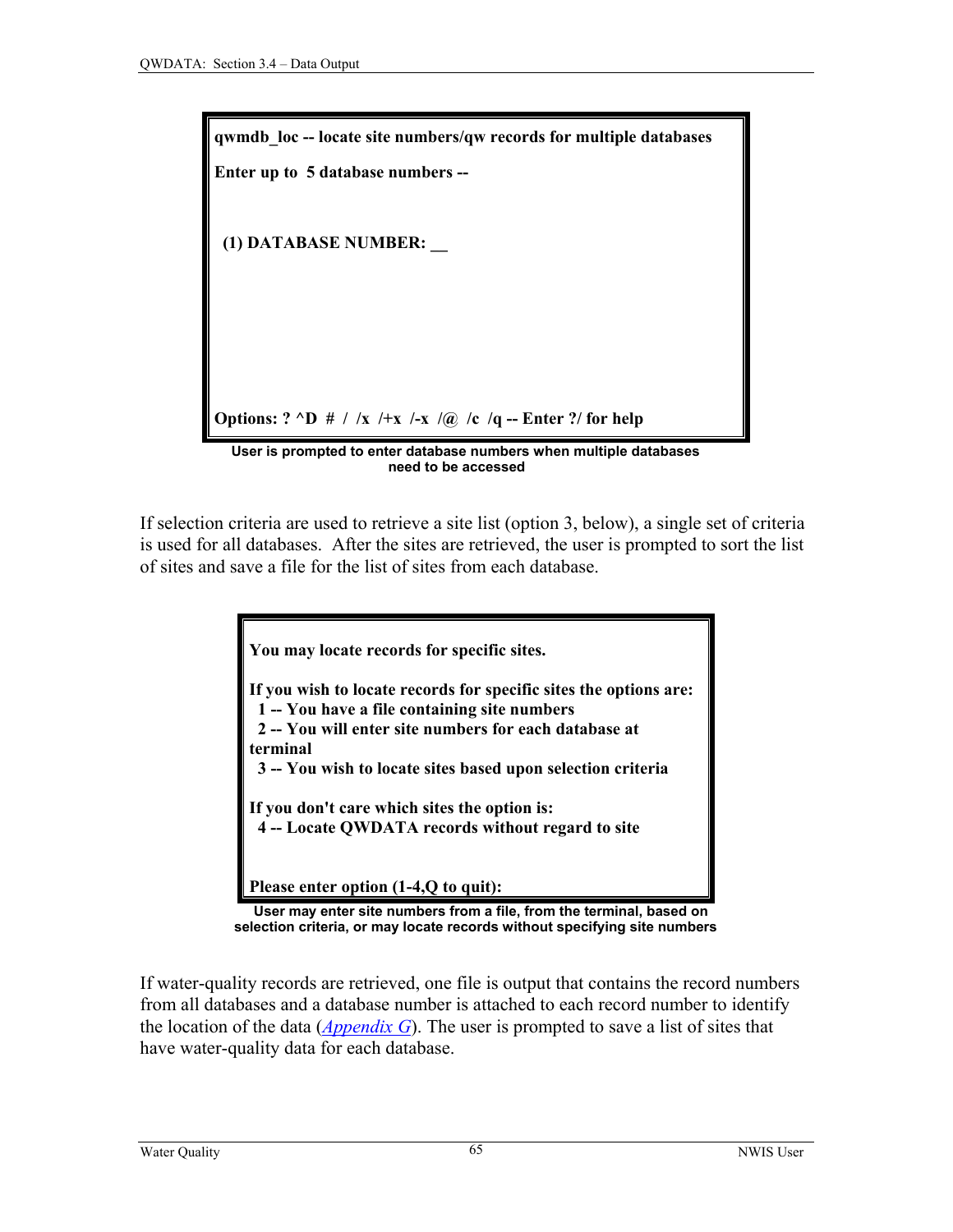#### <span id="page-2-0"></span>**3.4.3 Option 3 -- Water-Quality Tables by Sample (Publication Format)**

This option is used to prepare tables of water-quality data in the format required by USGS for publication in the District Annual Data Report. Four table styles are available with Option 3 and Option 4 - Water Quality Table by Result.

- 1. **Single-station format:** Data for each station are tabled separately so that each new station starts at the top of a page. This is the most commonly used format for surface water-quality data published with streamflow gage record in the District Annual Data Report.
- 2. **Miscellaneous-station format:** Data for all stations are tabled together. Each new set of parameters begins at the top of a page. Station numbers, names, and latitude/longitude are printed on a single line that precedes the data for that station. This is the most commonly used format for publishing miscellaneous records of surface water-quality.
- 3. **Multiple-station format:** Data for all stations are tabled together in sequence just as for the Miscellaneous-station format. Station numbers and dates, if requested, are printed in the first columns of the table. This is the most commonly used format for miscellaneous ground-water data.
- 4. **Biologic data format:** Data for each station are tabled separately so that each new station starts at the top of a page. For each sample, the output tabulates the taxonomic biological identification, counts, and percent of population. This format was developed for and used to display data produced during the 1970's and early 1980's by the biologic section of the Atlanta Central Laboratory.

# **3.4.3.1 Specify the Sample Records for Tabling**

After selecting option 3, the user is asked to provide the name of the file that contains the list of record numbers to be tabled. This list is usually generated by the Select Sites and/or Samples -*- [section 3.3.1](#page-0-0)* option or Select Sites and/or Samples from multiple databases *-- [section 3.4.2](#page-0-0)*. A list also may be created with an editor *[Appendix G](#page-0-0)*. Each 8 digit record number is entered on a separate line, beginning in column 1. If the records are from multiple databases, the database number is a 2-digit number in columns 9 to 10. After the input file is identified and opened, the user must provide the name of a file that will contain the output table. If the specified output file already exists, the user may replace the data in the file (overwrite), leave the file intact and add the new table to the end of the file (append), or type in a new file name.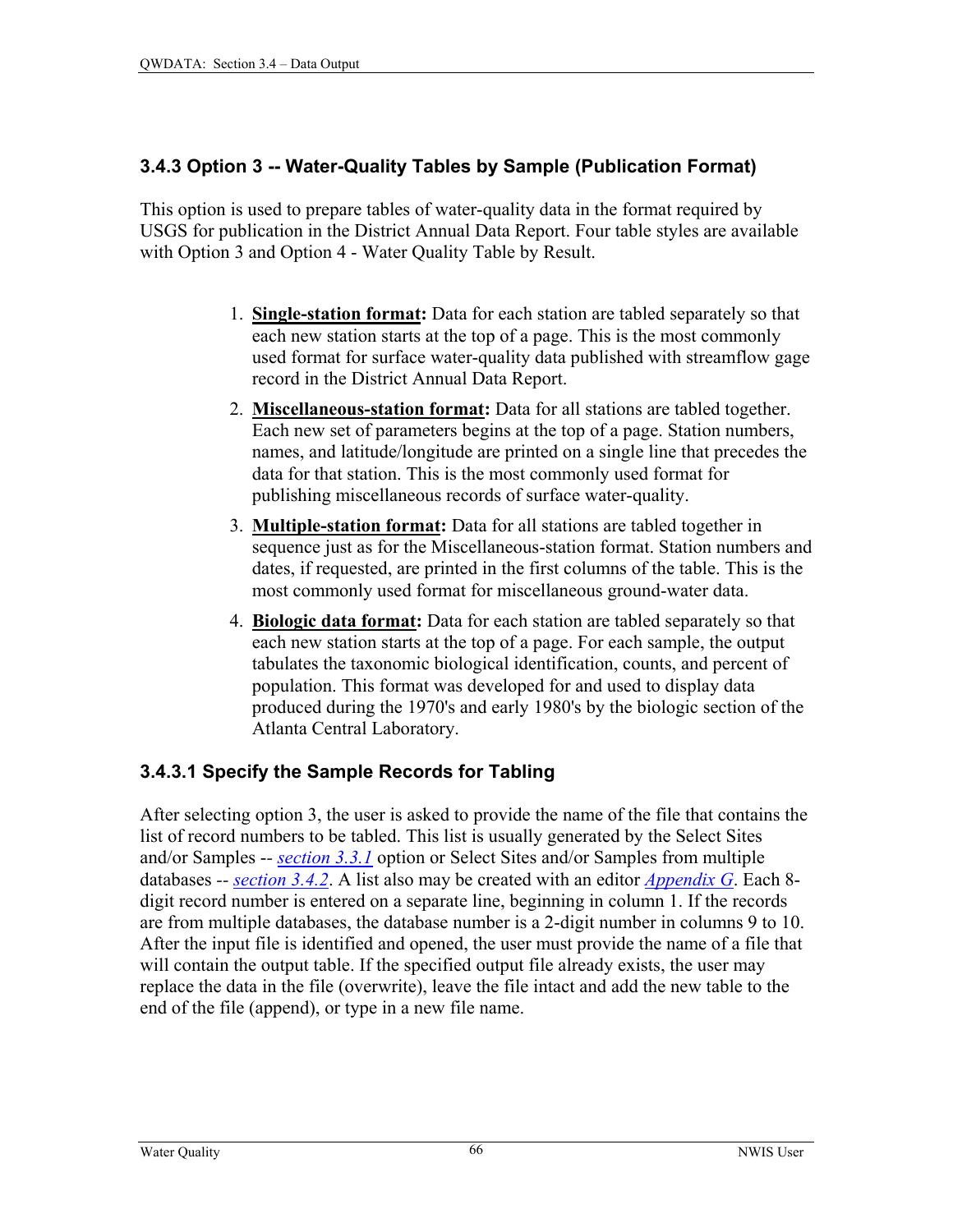<span id="page-3-0"></span>

**User is prompted to provide the name of a file that will contain the output table**

## **3.4.3.2 Specify the Table Definition**

The user assembles a "table definition" by selecting a table type and specifying output options. The table definition sets up the specification parameters that determine the table format. The table definition may be entered from an existing table definition file or may be specified by answering several queries. If yes is entered, the user is prompted to enter the file pathname. If the specified table definition file exists, the table definition is retrieved and displayed. The user is asked if this is the desired definition and if so, are changes to be made to the definition.

If no existing definition is to be used, the following screen is displayed:

**TABLE TYPE (1,2,3,OR 4):** 

 **DELETE COLUMN IF NO DATA (Y OR N): Y PRINT PARAMETER CODES (Y OR N): Y** 

 **LINES PER PAGE: 90 FOLDING OPTIONS (0,1,2,OR 3): \_** 

 **REMOVE HEADING LINE (Y OR N): N** 

**Table definition screen allows the user to select from formatting options for tables output in publication format** 

If uncertain about the meaning of a field on the screen, an entry of question mark (**?**) will produce an explanation of the field and the effect of each option to be displayed; the cursor then returns to the same field for entry of the option value.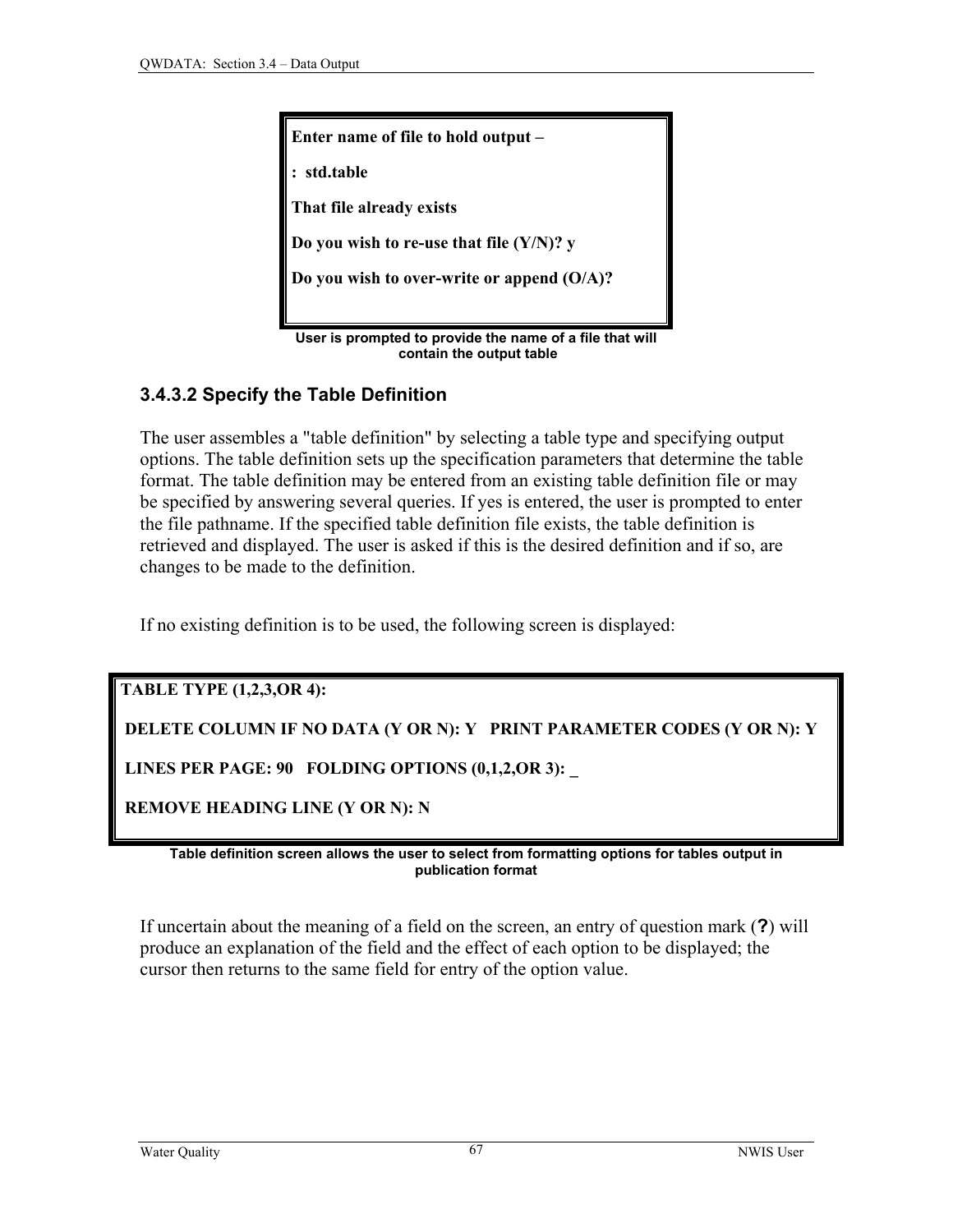

**When a "?" is entered in the table type field, a list of field options is displayed to the screen**

After the table type code is entered, default options are placed after the colon **(:)** in each succeeding field. A carriage return is entered to accept the default value.

- *TABLE TYPE (1,2,3,OR 4)* **:** Examples of each table type are found in *[Appendix C.](#page-0-0)*
- **PELETE COLUMN IF NO DATA (Y OR N): Y:** If none of the selected samples contain a result for one of the requested parameters, the columns associated with that parameter will be removed entirely unless an *"N"* is entered here. In that case, the column headings will be retained and the no-value indicator of **"--"** will be printed for each analysis *(N)*.
- **PRINT PARAMETER CODES (Y OR N): Y:** Parameter codes will be included with the parameter name in the column headings unless an *"N"* is entered.
- *LINES PER PAGE: 90* **:** This determines the number of lines printed per page of output. The default page length of 90 lines produces a page with the proper proportions for reduction to the standard District Annual Data Report page size. To modify the 90 lines per page, enter the appropriate number of lines, left-justified.

#### *FOLDING OPTIONS (0,1,2, OR 3)*

- $\Rightarrow$  0 -- No folding, applicable to all table types
- $\Rightarrow$  1 -- Horizontal folding, 24 to 100 parameters per page, applicable to type 1 tables only
- $\Rightarrow$  2 -- Horizontal folding, 11 to 100 parameters per page, applicable to type 1 and type 3 tables only
- $\Rightarrow$  3 -- Vertical folding, maximum of 5 parameters (including date), applicable to type 1 and type 2 tables only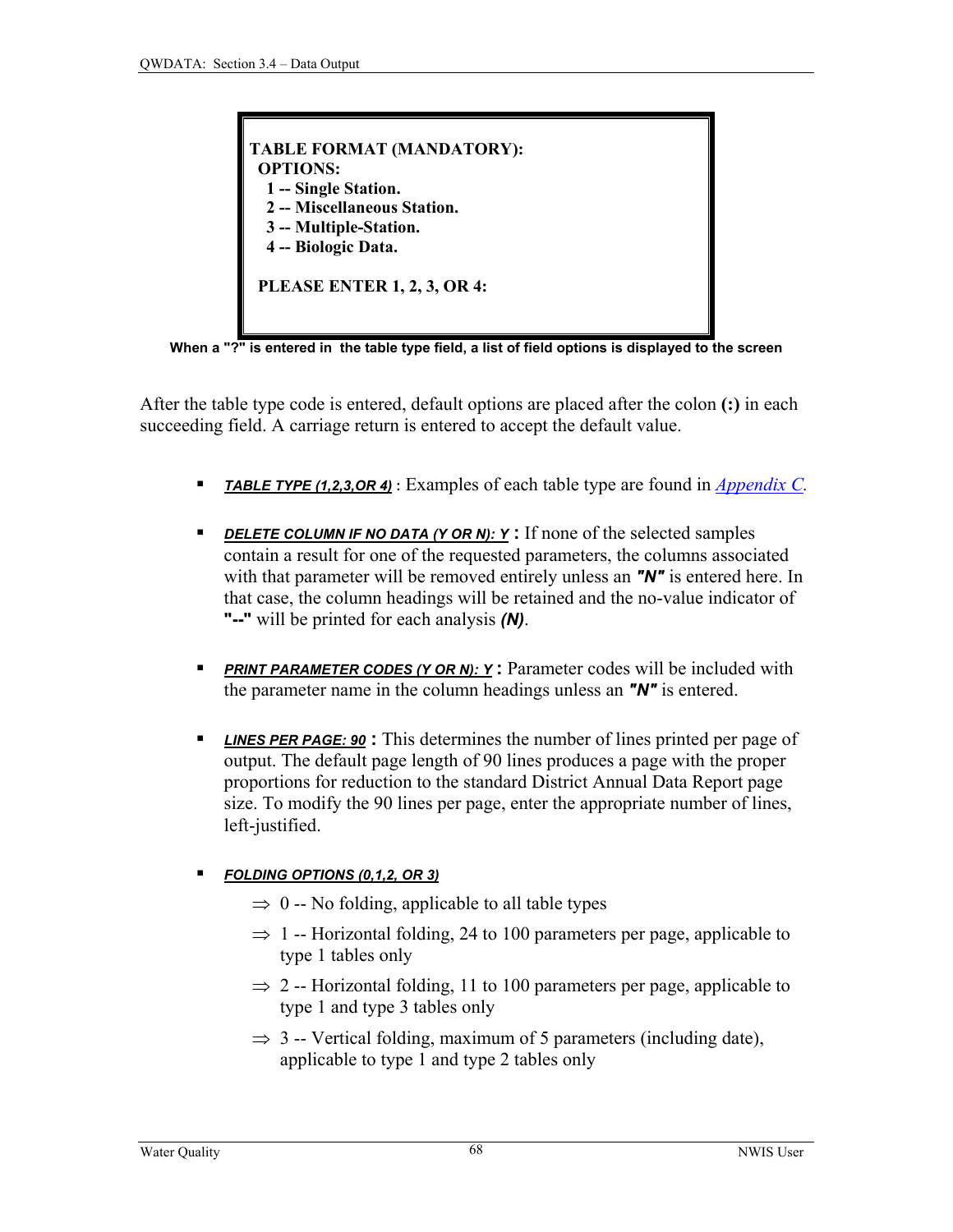<span id="page-5-0"></span> *REMOVE HEADING LINE (Y or N):N* **:** The top line of the table will include a heading line with the District code, **"United States Department of Interior - Geological Survey,"** and processing date unless a *Y* is entered here.

Each table type results in a different list of formatting options. Additional fields may appear as options depending on the table type selected.

If table type 1, Single-station format is selected, two additional fields, *REPORTING YEAR* and *TABLE TITLE* are added to the screen.

- *REPORTING YEAR (W=WATER,C=CALENDAR,BLANK=NO BREAK)* **:** Allows the user to specify if page breaks with new headings should occur or should be suppressed at changes in the water year or calendar year. A *<cr* enters the default (blank) and suppresses a page break.
- **TABLE TITLE:** Allows the user to select any of the following standard titles to be placed on each page of the table. There are 13 table titles available:

| <b>Table title selections</b> | <b>Title text</b>                                                   |
|-------------------------------|---------------------------------------------------------------------|
| 0                             | <b>WATER-QUALITY DATA</b>                                           |
|                               | <b>CHEMICAL ANALYSES</b>                                            |
| $\mathbf{2}$                  | <b>PARTICLE-SIZE DISTRIBUTION OF SUSPENDED</b><br><b>SEDIMENT</b>   |
| 3                             | <b>PARTICLE-SIZE DISTRIBUTION OF SURFACE BED</b><br><b>MATERIAL</b> |
| 4                             | <b>SUSPENDED SEDIMENT DISCHARGE</b>                                 |
| 5                             | <b>SPECTROGRAPHIC ANALYSES</b>                                      |
| 6                             | <b>RADIOCHEMICAL ANALYSES</b>                                       |
| 7                             | <b>PESTICIDE ANALYSES</b>                                           |
| 8                             | WATER LEVEL, IN FEET, BELOW LAND-SURFACE<br><b>DATUM</b>            |
| 9                             | <b>ELEVATION IN FEET, NGVD</b>                                      |
| $\mathbf{A}$                  | WATER LEVEL, IN FEET ABOVE OR BELOW LAND-<br><b>SURFACE DATUM</b>   |
| $\mathbf{X}$                  | WATER LEVEL, IN FEET ABOVE OR BELOW LAND-<br><b>SURFACE DATUM</b>   |
| Z                             | <b>ENTER YOUR OWN HEADING (80 CHARACTERS</b><br><b>MAXIMUM)</b>     |

**Table titles that may be selected for publication style tables** 

Selection *Z* allows the user to supply any title text up to 80 characters. When *Z* is selected **"** *TITLE:"* is displayed, and the user can enter the desired text.

Once the table definition has been defined for table type 1, processing passes to the next step *--* storing the table definition*.*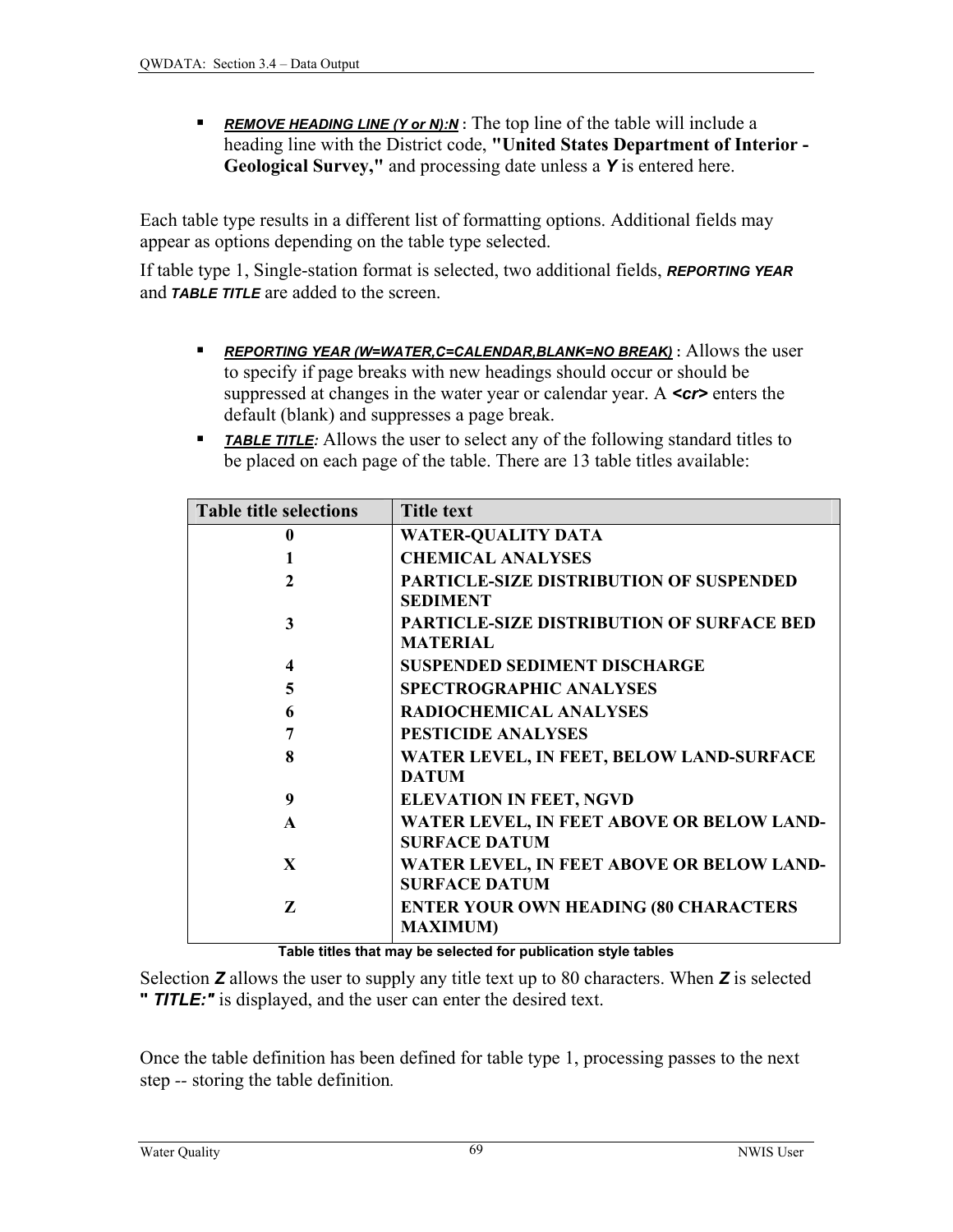When table type 2 is selected (miscellaneous-station format), available fields are the same as for a *[type 1 table,](#page-5-0)* and processing passes to the next step -- *[storing the table](#page-3-0)  [definition](#page-3-0)*.

When table type 3 is selected (multiple-station list format), 7 additional fields are added to the table definition screen shown for a type1 and type 2 table:

#### *COUNTY SKIP OPTION:\_*

- **0** -- No skip; table is not sorted by county (default).
- *L* -- Sort by county; place 3 blank lines between counties; do not print county name.
- **P** -- Sort by county; place a page break between counties; do not print county name.
- *Q* -- Sort by county; place 3 blank lines between counties; print county name.
- *R* -- Sort by county; place a page break between counties; print county name.

- *LEFT-ADJUST LOCAL ID (Y OR N):N* This is applicable only if the alpha parameter LOCAL is included in the parameter list; the local identifier (usually well number) may be left-justified under the column heading *(Y)* or printed verbatim with any blanks that may be included in the Site File retained *(N)*.
- **PRINT DATES (Y OR N): Y** A column containing sample dates is printed unless the *N* is entered. If the alpha parameter DATES is not included in the parameter list, it is added automatically after the last alpha parameter.
- **CENTER STATION ID (Y OR N):N** option affects the alpha parameters STAID (station number) and SNAME (station name). These values may be centered under their column heading *(Y)* or printed exactly as they are found in the Site File, with any blanks retained *(N).*
- **REPEAT DUPLICATE ID'S (Y OR N):N** Values for sample identifiers STAID (station identification number), LOCAL (local station identifier), and/or LATLG (latitudelongitude) are printed for only the first line in a group of samples with the same ID. Samples must be sorted on one of these fields. These values may be printed for every sample by entering *Y*.
- **SKIP A LINE ON CHANGE OF STATION (Y OR N):N** A blank line is inserted between every 5 analyses, regardless of station number. To have a blank line also inserted between each new station number, enter *Y* . This option is valid only if the records numbers are sorted by the alpha parameter STAID (station identification number).
- **DATA FOR CONTINUING PAGES:1** When the number of parameters selected for tabling requires more than one page per sample, the user can specify what identifier will be used on the continuation pages. The seven available options are shown below:

*Note: The alpha parameter code CNTYC must be included in the parameter list to use this option. If CNTYC is the last parameter in the list, county codes are used but not included in the table. If one of the skip options is invoked and CNTYC is not in the parameter list, it is added as the last parameter in the parameter code list.*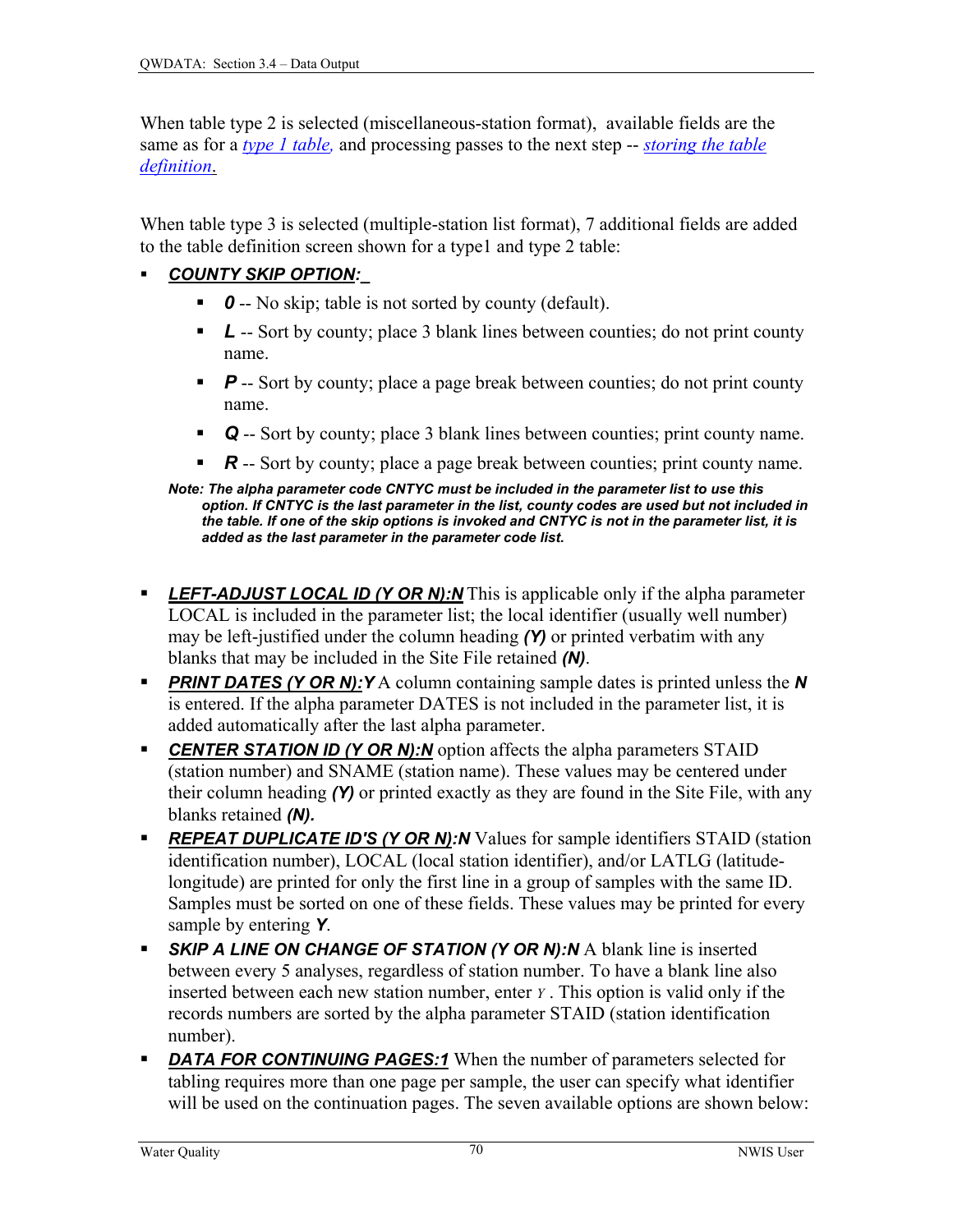| <b>Selection</b> | <b>Description</b>             |
|------------------|--------------------------------|
|                  | Date (default)                 |
| 2                | <b>Station number</b>          |
| 3                | <b>Station name</b>            |
| 4                | Local well number              |
| 5                | Latitude and longitude         |
| 6                | <b>Station number and date</b> |
|                  | Local well number and date     |

**Available selections for identifying samples on continuation pages in multiple-station format tables** 

Once the table definition has been constructed for table type 3, processing passes to the next step-- *[storing the table definition](#page-3-0)*.

When table type 4 is selected, four changes are made to the *[basic menu.](#page-0-0)*

- *DELETE LINE* replaces *DELETE COLUMN* .
- **PRINT PARAMETER CODES (Y OR N):Y** The user does not have the option to make a selection.
- **FOLDING OPTIONS (0,1,2, OR 3)** The user does not have the option to make a selection.
- **TABLE TITLE:0** The user may select one of the four table title selections shown below: Selection *Z* allows the user to supply any title text up to 80 characters. When *Z* is selected, **"** *TITLE:"* is displayed, and the user can enter the desired text.

| <b>Table title selection</b> | <b>Title text</b>                              |
|------------------------------|------------------------------------------------|
| в                            | <b>BENTHIC INVERTEBRATE ANALYSES</b>           |
| $\mathbf C$                  | PHYTOPLANKTON ANALYSES                         |
| D                            | <b>PERIPHYTON ANALYSES</b>                     |
|                              | Enter the heading text (80 characters maximum) |

 **Table titles that may be specified for biologic style tables** 

Once the table definition for table type 1, 2, 3, or 4 is completed, the user may make changes to the definition. To do so, the cursor is positioned on the first field after *TABLE TYPE*. The user may enter a **<cr>** in fields that do not need to be changed and may retype the entry for fields that do need to be changed. This loop is continued until the user is satisfied with the table definition and responds with a *No* or *N* when prompted to change the table definition. The table definition may be saved for reuse on another table retrieval.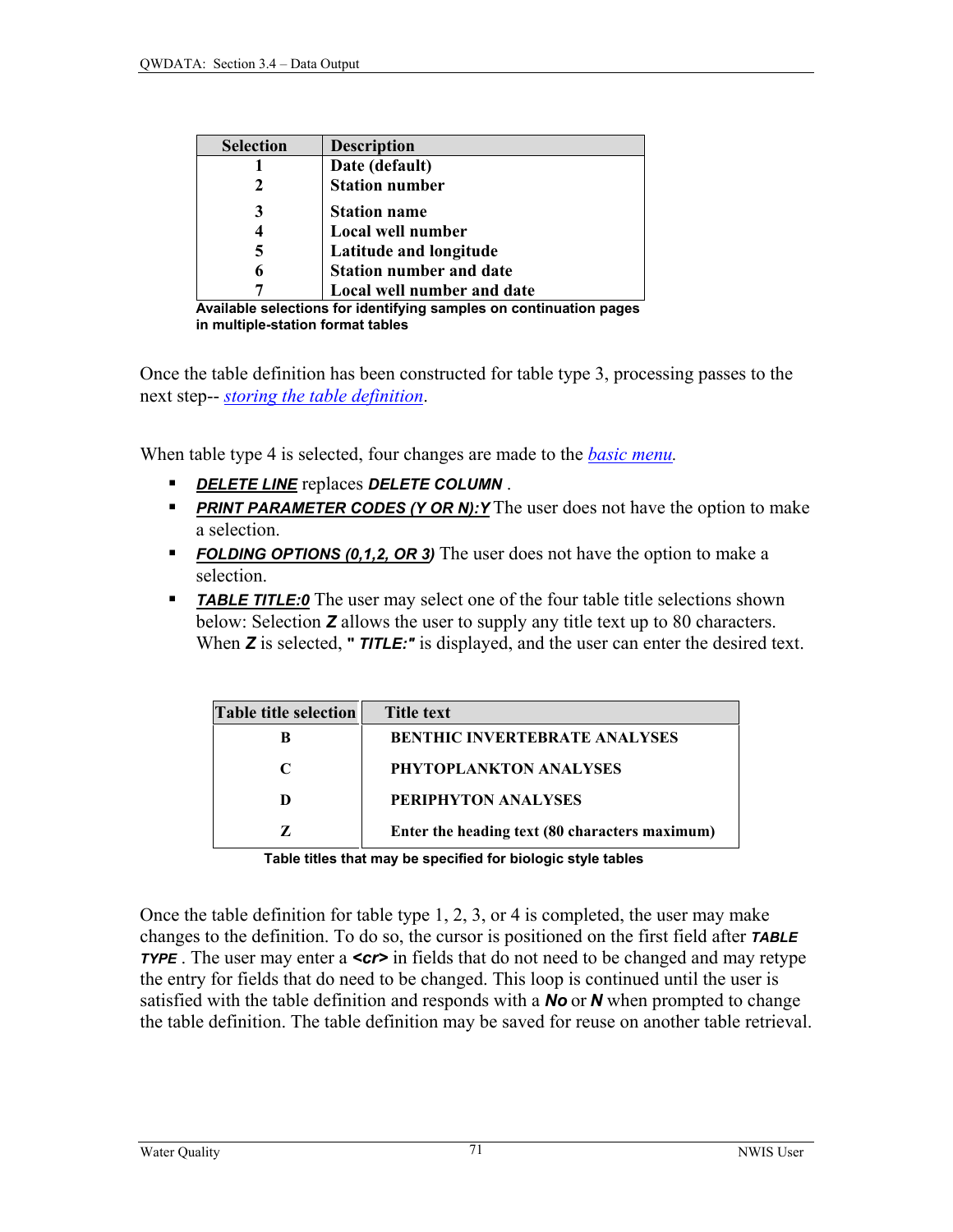## <span id="page-8-0"></span>**3.4.3.3 Specify Parameter Codes for Tabling**

Parameter codes for output may be input from a file of parameter codes in a specific format *[Appendix G,](#page-0-0)* or may be entered interactively. A maximum of 1,000 parameters may be included in a table. The number of parameters may be reduced slightly when required parameters are automatically included by the tabling software. *For single-station format only*, composites that span the end of a month are permitted and are printed with the proper dates.

Next the user is prompted to enter parameter codes for tabling:

**Select one of the following options to identify the columns in the table (parameter codes are used to identify columns):** 

 **1 -- Enter parameter codes at the terminal** 

 **2 -- Enter a filename that contains a list of parameter codes** 

**Enter option desired (1-2, or Q to quit):** 

If parameter codes are entered from the terminal, the following prompt appears:

**Enter up to 1000 parameter codes:** 

**(1) P: 00400** 

 $(2)$  **P**:

The next prompt is given the sequence number 2 and so forth until interactive entry is ended. Interactive parameter code entry is ended when a carriage return **<cr>** is entered for a parameter code. When interactive entry of parameter codes is completed, the user is given the opportunity to make changes to any entry by entering the sequence number of the parameter code to be changed. Parameter codes are checked against the parameter code dictionary so that invalid parameter codes are rejected upon entry. If parameter codes *81024 (drainage area), 72000 (datum), or 72008 (well depth)* are included in the list of parameters and are not present in the water-quality record, they will be retrieved from the sitefile record. All numeric parameters contained in the parameter code dictionary are supported. Alpha parameter codes also may be tabled. A complete list of alpha parameter codes is available in *[Appendix A.](#page-0-0)*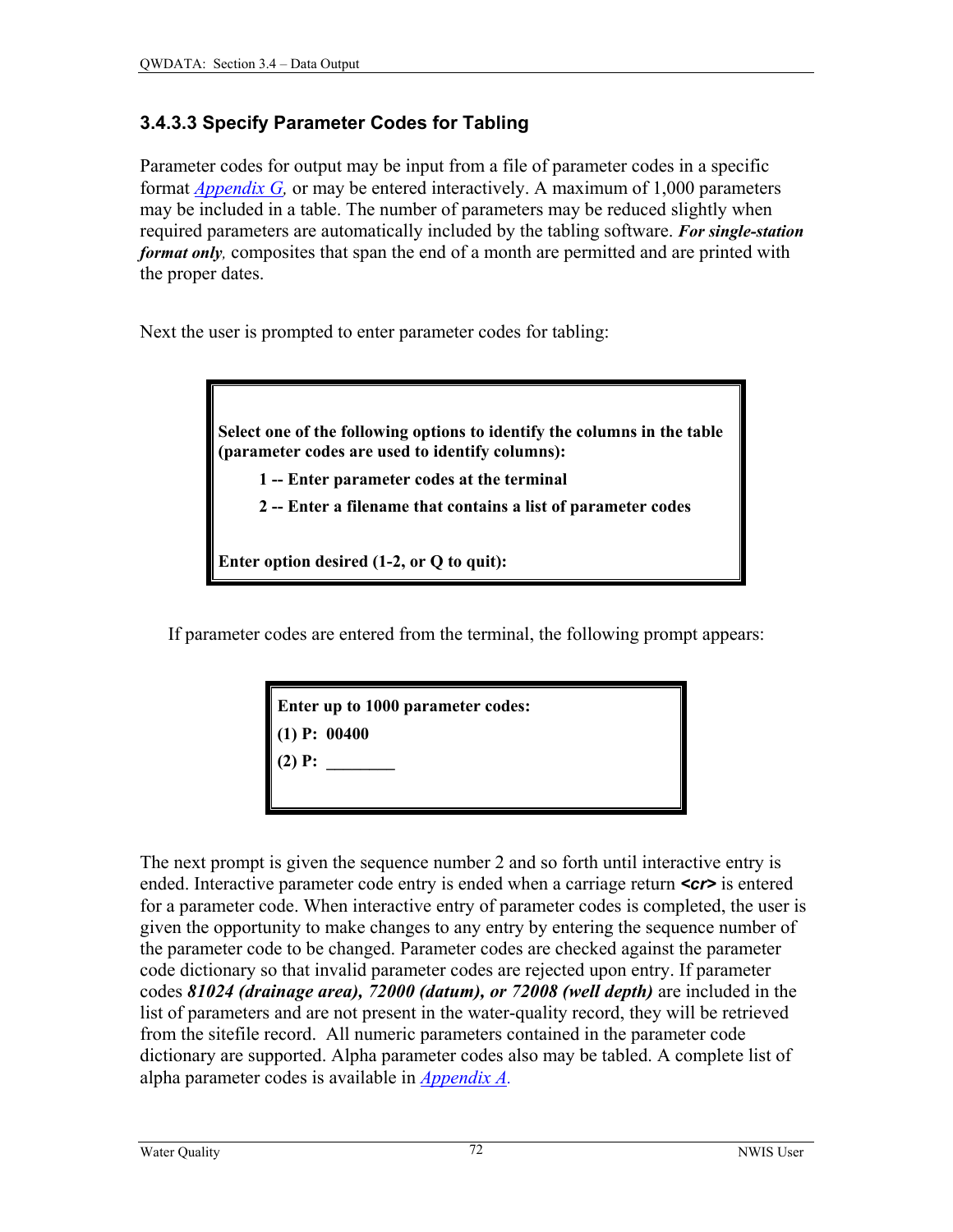Below are characteristics to remember about parameters used in table publication format:

- Parameters are placed in the table in publication order unless the user chooses to place them in the order they are supplied. If only one parameter is selected to be included in the table, there is no option to place the parameters in publication order.
- When the alpha parameter CALCV (include all possible calculated parameters) is specified, all calculated parameters, in ascending numeric order, are inserted at the point where the CALCV parameter was listed.
- When the alpha parameter ADDPC is specified, all *numeric* parameters (including calculated parameters that have been stored) are printed in ascending numeric order.
- When the alpha parameter ALPHA is specified, the alpha codes are sorted alphabetically.
- A maximum of 1,000 parameters may be included in a single table (the number of parameters may be reduced slightly when required parameters are automatically included by the tabling software).
- If an invalid numeric parameter is requested, an error message is written and the requested parameter is ignored.
- Date printing may be suppressed for type 3 tables *only*. If the alpha parameter DATES is not in the parameter list, it is automatically inserted as the first parameter.
- The vertical folding option is limited to 5 parameters (including DATES). If more than five parameters are listed when the vertical folding option has been specified, the user receives an error message and a parameter count. Parameters must be reentered from the terminal, or reread from a file.
- Multiple occurrences of the same parameter are not permitted. If a parameter is entered more than once, the first occurrence is retained and others are deleted from the list.
- **Parameters other than** *biological (taxonomic)* parameters, and medium codes other than *L, M, N, O,* and *P*, will be substituted by the program for table type 4.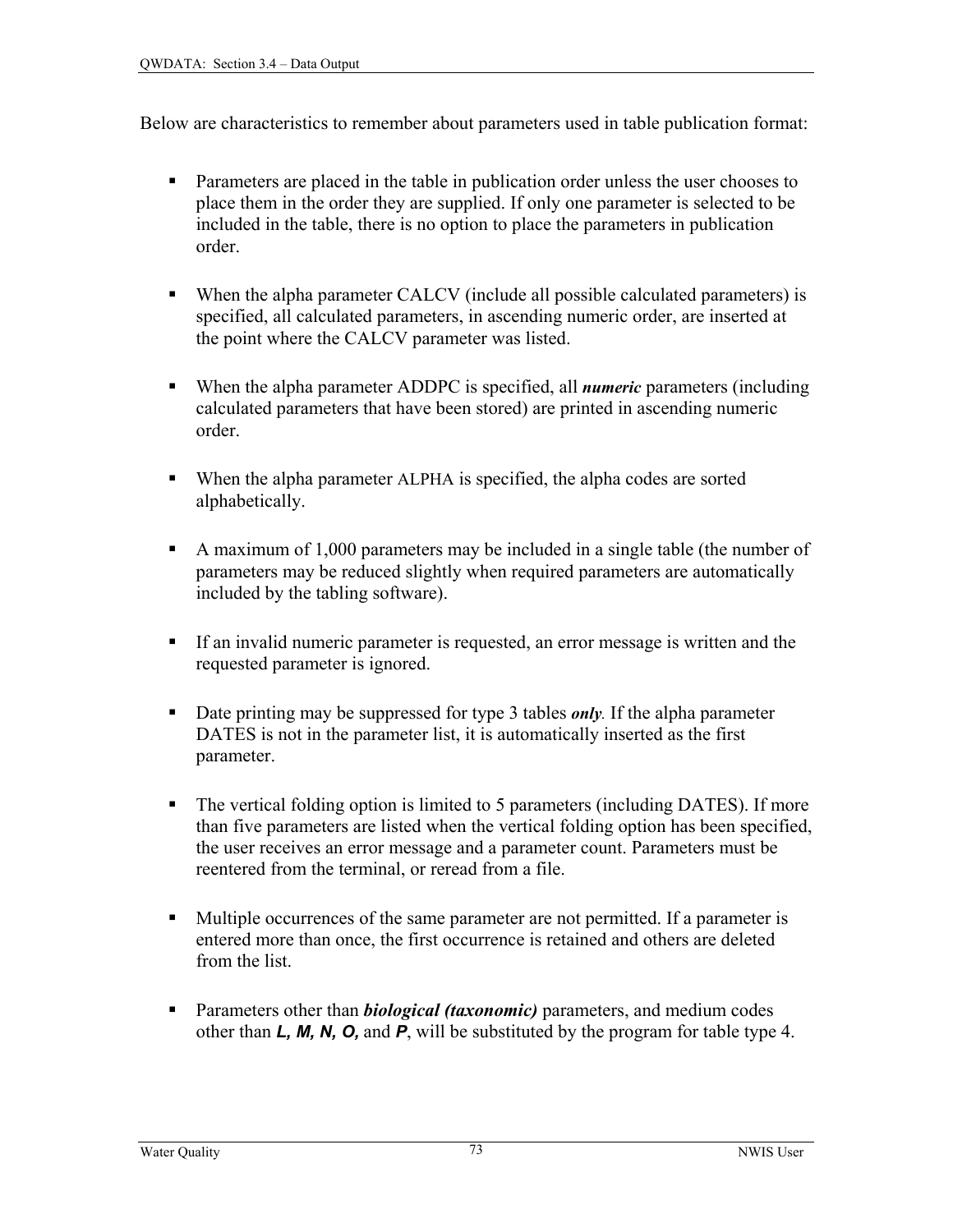## <span id="page-10-0"></span>**3.4.3.4 Water Quality Table Options**

Eight options are available for formatting standard water-quality tables. These can be specified from the following menu:

| qwtable -- current selections for options                            |                                                          |
|----------------------------------------------------------------------|----------------------------------------------------------|
| (1) Limit Results by DQI Code:                                       | X Historical, Accepted, or presumed OK<br>User Specified |
| (2) Parameter Order:                                                 | X Publication Order As Supplied                          |
| (3) Rounding of Result Values:                                       | X Default User None                                      |
| (4) Censoring of Zero Values:                                        | X None User Specified                                    |
| (5) Recensoring of Values:                                           | X None User Specified                                    |
| (6) Qualifiers in Output:                                            | Yes X No                                                 |
| (7) Footnotes:                                                       | None X Remarks Qualifiers                                |
| (8) Create Parnames File:                                            | Yes X No                                                 |
| $(9)$ Time Datum:                                                    | X_Watch Time __User Specified                            |
| Enter item(s) to change $(1-7)$ or $\langle CR \rangle$ to continue: |                                                          |

**Screen with default specifications for specifying how parameter results will be printed in a table** 

The default specifications are marked with an *X* as on shown on the above screen. The default specifications can be accepted by entering a *<cr>*. Each option can be changed by entering numbers 1 through 7, to access one of the submenus described below:

#### **1. Limit Results by DQI Code:**

 This allows the user to specify samples that will be tabled according to the data quality indicator *(DQI)* associated with each sample. By default, only samples that are marked as approved, accepted, or presumed satisfactory will be tabled. By selecting this option, the user may choose to include data that are in review, are not approved (rejected), or are proprietary. Data that are marked proprietary may not be published or made available to the public. If rejected results ( $DQI = Q$  or X) are included in water-quality table output, a '#' symbol will be included with the value to indicate that the result has been rejected.

**NOTE:** If calculated values are included in the output, the DQI associated with the calculated value will be determined by the DQI's of the parameters used in the calculation *[Appendix D.](#page-0-0)* The DQI for the calculated value will be applied from left to right in the following list: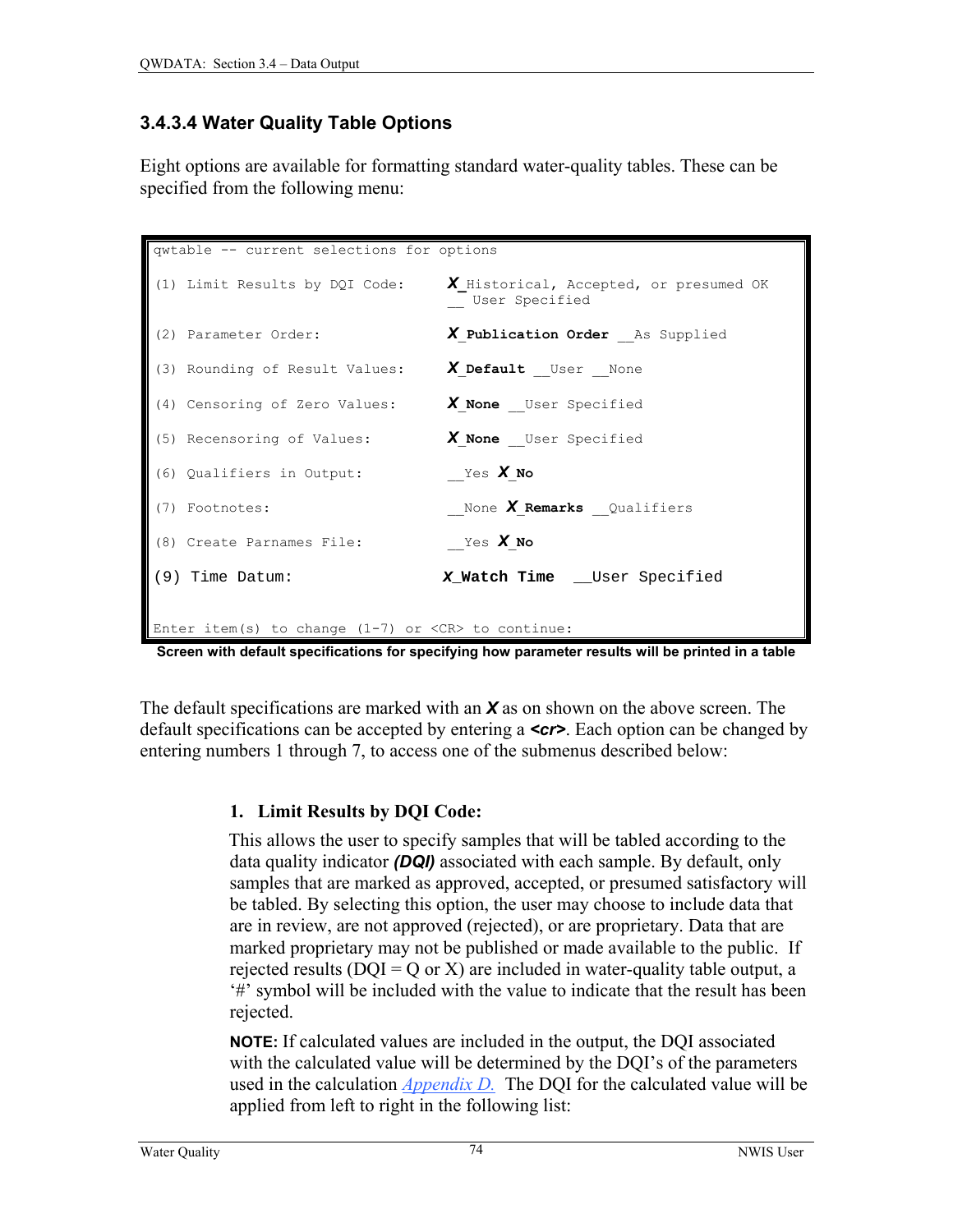#### **X P O Q I SA R**

<span id="page-11-0"></span>For example, if the parameters used in the calculated value had DQIs of P, S, and R, the calculated value would have a DQI of P applied at output.

**NOTE:** If results have DQI codes that indicate they are proprietary (P, O, X) or that they are awaiting review or from unapproved methods (I), the results may not be available for retrieval by all users. Only users with certain access will be able to retrieve results with these DQI code



#### **2. Parameter Order**

 Allows the user to specify if data will be tabled in approved USGS publication order or in the order specified by the user on input.

#### **qwtable -- select constituent ordering**

**Do you want numeric parameters in "publication" order (Y/N, <CR>=Y)?**

NOTE: If alpha parameter codes are included in the list of parameters to be included in the output and publication ordering is selected, the parameters will not be included in publication order. To include alpha parameter codes with publication ordering, include the alpha parameter codes at the beginning of the parameter list.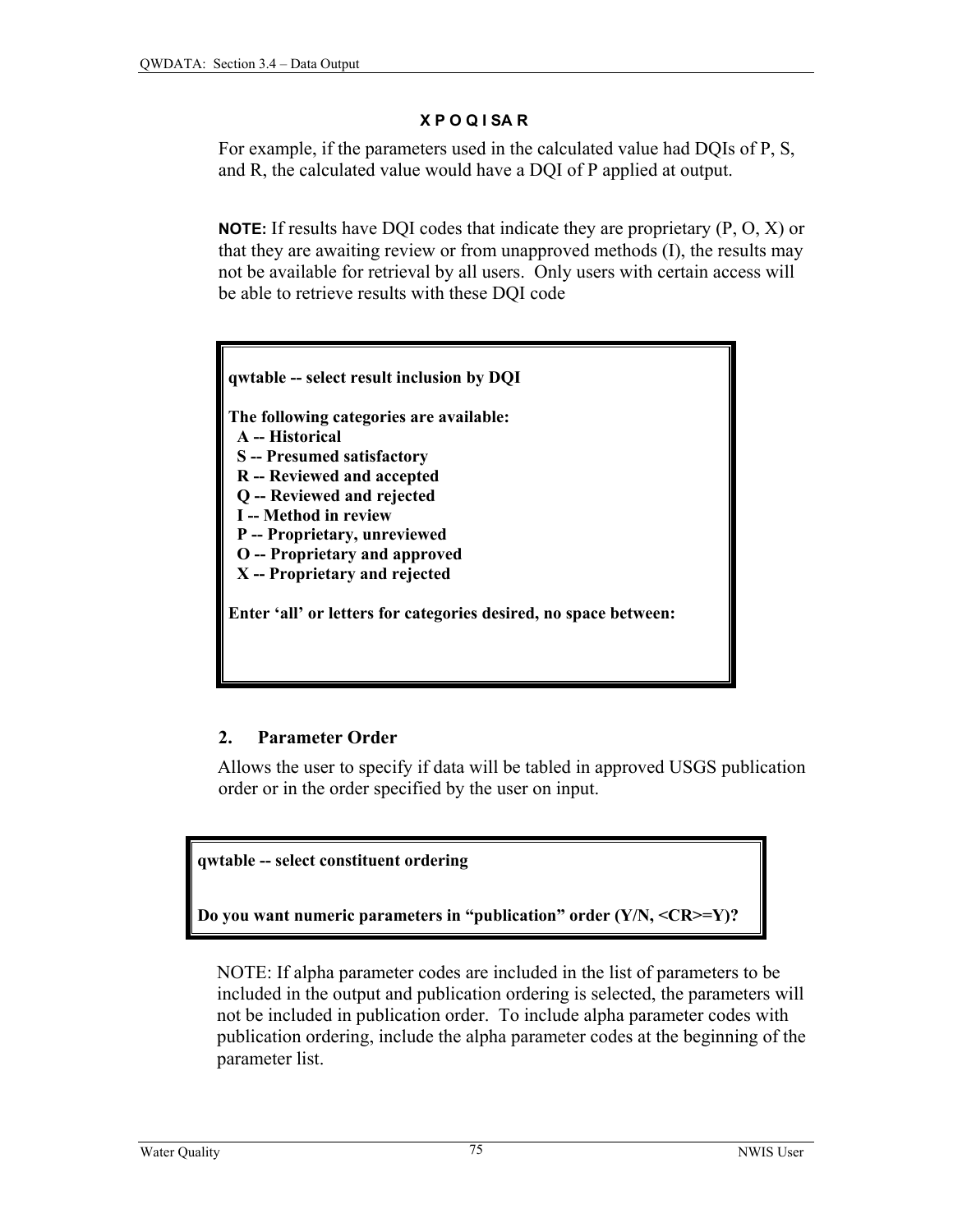#### **3. Rounding of Result Values**

**qwtable -- select rounding You have 3 options for rounding of parameter values-- D --PCD, from parameter code dictionary U --User, use rounding stored with parameter N -- None, output analysis value as stored Enter option desired (<CR>=D):**

**Default rounding (D)** produces tables with each parameter value rounded using the rounding instructions array in the Parameter-Method Table. A discussion of the rounding is included in the *[Getting Started Section](#page-0-0)* and in the *[Support Files \(section 3.6.7\).](#page-3-0)* The precision of results is based on an analysis of the variability of replicate measurements. Lacking such an analysis, users should select the "Default" rounding when preparing tables of water-quality data for publication. The "Default" rounding is based on laboratory analysis of the most precise method currently available, and uses precision data stored in the parameter-method table.

**User-defined rounding (U)** produces tables with each parameter value rounded using the rounding instruction stored with the analysis at the result level. If this option is selected, and the rounding code is not stored with a sample, the software will use the rounding code stored in the parametermethod table.

 **No rounding (N)** produces tables in which each parameter is written as stored in the database.

#### **4. Censoring of Zero Values:**

 Selecting to censor zero values makes available three other options. **Option 1** is the default -- zero values are not censored. **Option 2** allows the user to censor stored zero-value measurements based on a reference list *[Appendix I](#page-0-0)*; zero values will be converted to a null value and the remark code will be changed to *U* (material was analyzed for, but not detected.) for parameters in this list. **Option 3** allows the user to enter parameter codes and values interactively so that each parameter code and value pair can be set individually. **Option 4** allows the user to enter a file that contains individual parameter code and value pairs. The file must be in fixed-column format shown in *[Appendix G](#page-0-0)*.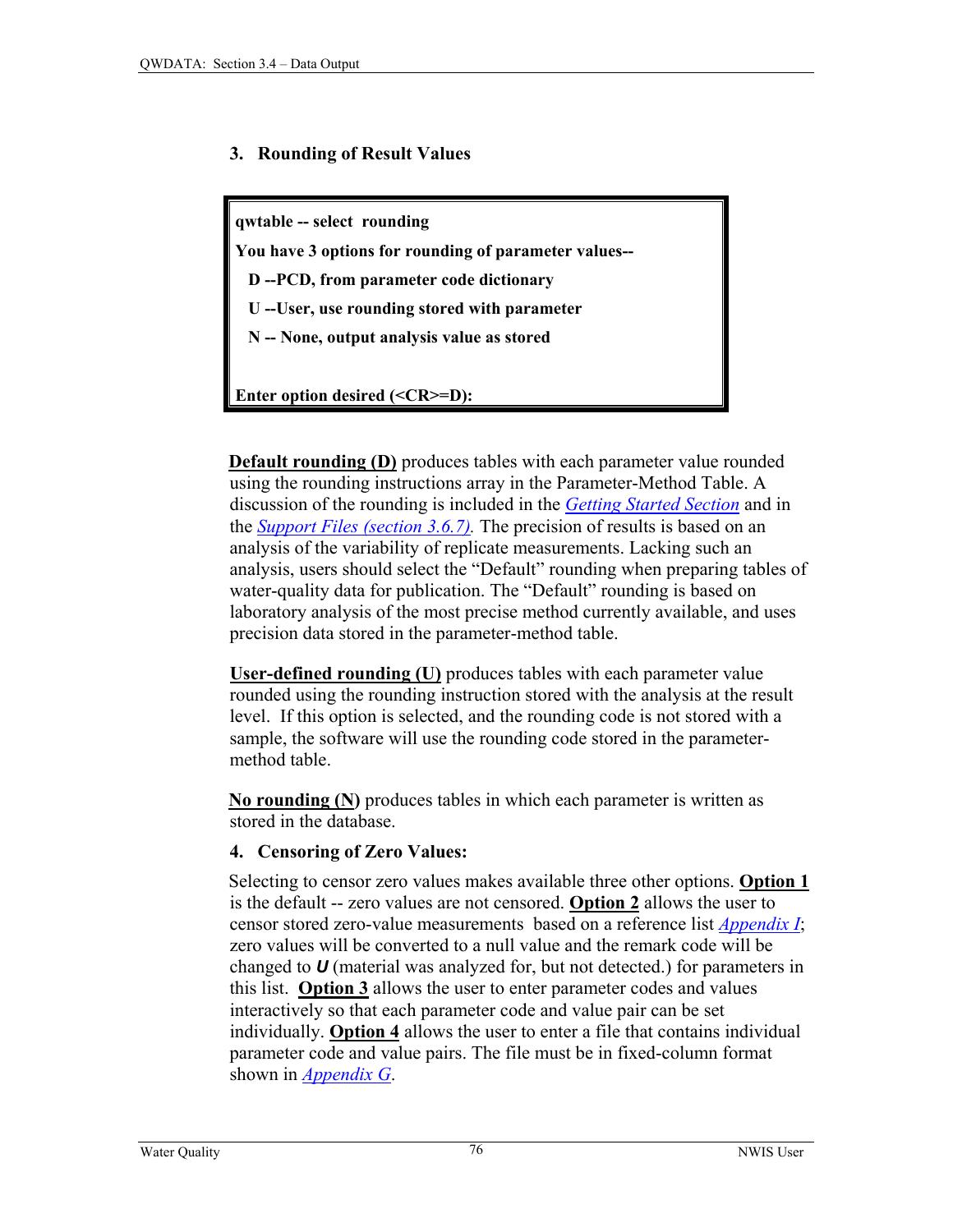**qwtable -- set up user censoring of stored zero values** 

**You have 4 options:** 

 **1 – no censoring of zero values** 

 **2 -- censor by reference list only** 

 **3 -- specify parameter code & value for selected parameters** 

 **at the terminal** 

 **4 -- load a set of parameter codes with value from a file** 

**Enter option desired (1-4, <CR>=1):**

#### **5. Recensoring of values:**

 By selecting option 5, six options are available for censoring data at a new censoring level (recensoring). Recensoring does not change anything stored in the database. In output tables, however, any stored values less than the recensoring value is displayed as the recensored value and qualified with a '<' (less than) remark code. Recensoring may be useful to focus the data user's attention on the higher data values and away from visual differences that are not relevant to understanding environmental processes.

**qwtable -- set up user re-censoring** 

**You have 6 options for recensoring of constituents:** 

- **1 No recensoring**
- **2 Recensor all constituents to a specified value**
- **3 Recensor each constituent to the highest lab reporting level stored for the constituent-method**
- **4 Recensor values for specified parameters and methods**
- **5 Recensor each value that is below associated lab reporting level**
- **6 -- Recensor each constituent to the highest censored level**

**Enter recensor option desired (1-6, <CR>=1):**

**Option 1, the default selection**, includes results in output the way they are stored in the database. Results in the database are censored by the laboratory at a specified reporting level. This reporting level varies depending on the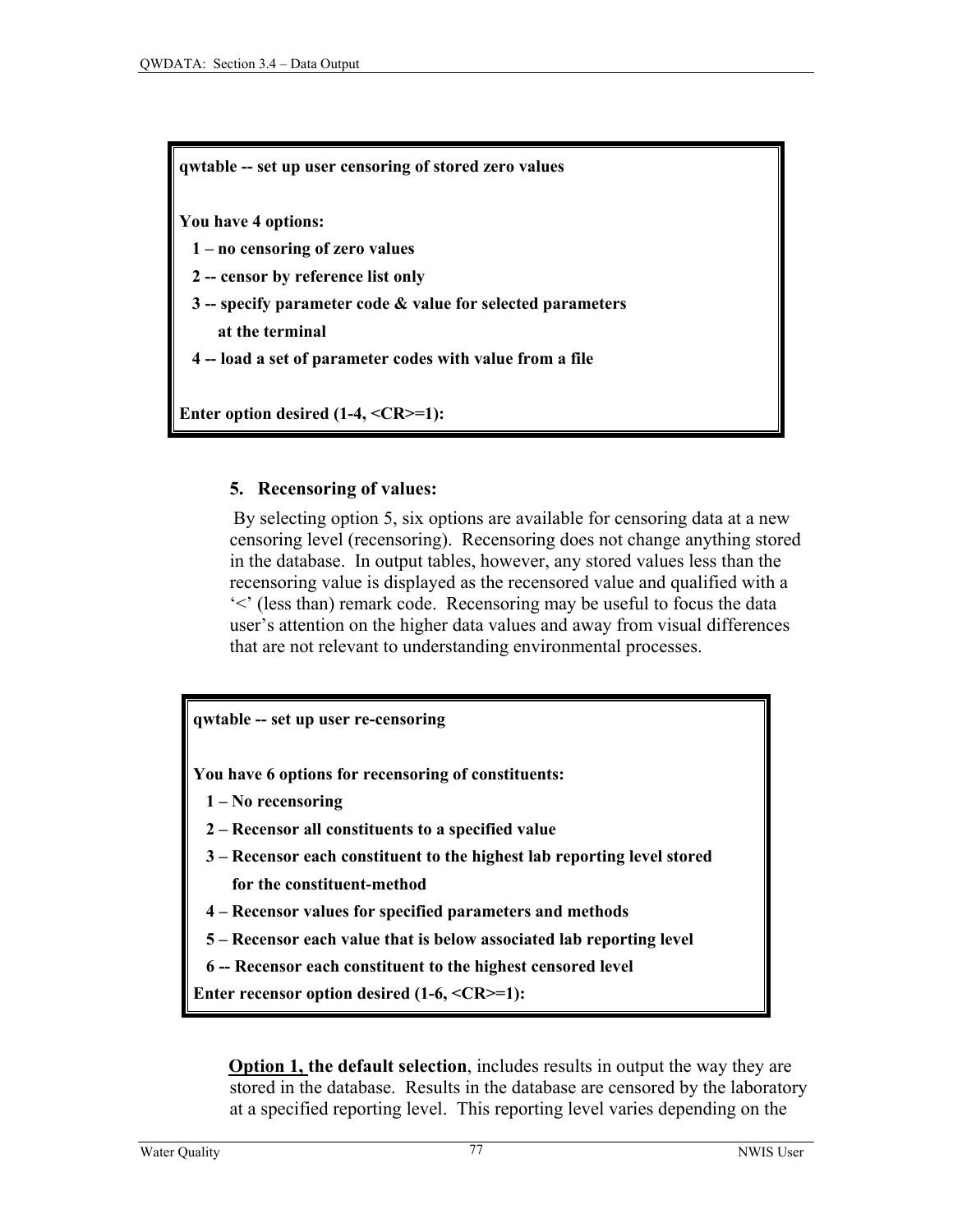constituent and the analytical method. In addition, the reporting level can change over time, due to conditions under which the sample is analyzed, or because of the chemical characteristics of the sample.

**Option 2** allows the user to recensor all constituents in the data output to user-specified value. The output will display all results that are below the selected recensoring level as less-than the recensored value chosen. This option would most likely be used for comparisons among constituents, methods, and (or) laboratories. NOTE: If option 2 is selected and *[fixed-value](#page-0-0)  [codes](#page-0-0)* are included in the parameter list, the value associated with the fixed value could be recensored if the recensoring value is greater than the stored value.

| Parameter code | <b>Stored value</b> | <b>Output</b> |
|----------------|---------------------|---------------|
| 01020          | 2                   | $<$ 10        |
| 01046          | 3                   | $<$ 10        |
| 00915          | 10                  | 10            |
| 00930          | 15                  | 15            |
| 00940          | 22                  | 22            |

In the example below, the user has chosen a recensoring level  $= 10$ . The values in bold have been recensored for output.

In the example below, the user has chosen a recensoring level  $= 0.1$ . The values in bold have been recensored for output.

| Parameter code | <b>Stored value</b> | Output |
|----------------|---------------------|--------|
| 46342          | < 0.05              | $0.1$  |
| 77825          | < 0.1               | < 0.1  |
| 46342          | $0.08$              | $0.1$  |

**Option 3** allows the user to recensor all constituents to the highest stored associated reporting level for each unique constituent-method combination. If none of the measurements for a constituent-method combination are associated with a stored reporting level (e.g., data stored prior to NWIS 4\_1 or transmitted by a laboratory with no reporting level), then no recensoring is performed on those results.

In the example below, parameter code  $01046(B)$ ,  $46342(A)$ ,  $77825(C)$ , and 46342(D) have stored reporting levels; the highest for each constituent-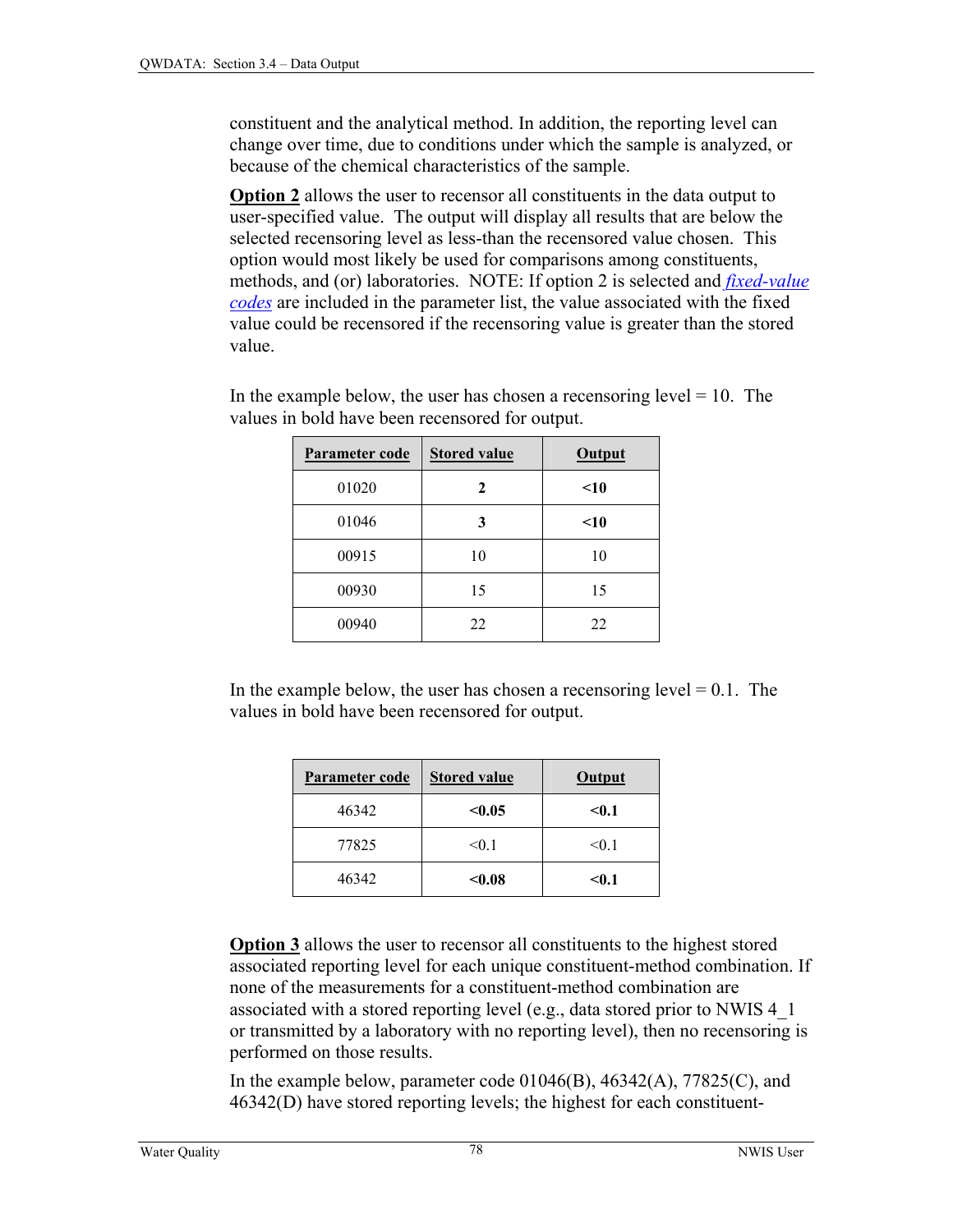| Parameter code | <b>Method Code</b> | <b>Reporting</b><br><u>level</u> | <b>Stored value</b>     | Output         |
|----------------|--------------------|----------------------------------|-------------------------|----------------|
| 01046          | B                  | 5                                | $\mathbf{2}$            | $<$ 5          |
| 01046          | B                  | $\overline{4}$                   | $\overline{\mathbf{3}}$ | $<$ 5          |
| 01046          | $\mathbf{A}$       |                                  | $\overline{3}$          | $\overline{3}$ |
| 01046          | $\mathbf{A}$       |                                  | 10                      | 10             |
| 01046          |                    |                                  | 15                      | 15             |
| 01046          | $\mathbf B$        |                                  | 22                      | 22             |
| 46342          | $\mathbf{A}$       | 0.05                             | < 0.05                  | < 0.05         |
| 46342          | $\mathbf{A}$       | 0.05                             | E0.06                   | E0.06          |
| 46342          | $\mathbf{A}$       | 0.05                             | 0.19                    | 0.19           |
| 77825          | $\mathbf C$        | 0.1                              | < 0.1                   | < 0.1          |
| 77825          | $\mathcal{C}$      | 0.1                              | V0.15                   | V0.15          |
| 77825          | $\mathbf C$        | 0.1                              | 0.2                     | 0.2            |
| 46342          | $\mathbf D$        | 0.06                             | < 0.08                  | < 0.08         |
| 46342          | D                  | $0.06\,$                         | E0.05                   | < 0.06         |
| 46342          | $\mathbf D$        | 0.06                             | 0.21                    | 0.21           |

method combination is used to censor results in the output. The values in bold have been recensored for output.

**Option 4** allows the user to specify a new censoring level for each constituent-method combination. This may be done interactively by entering parameter code, method code, and recensoring value at the terminal or an input file may be used. The input file must use the fixed-column format shown in *[Appendix G](#page-0-0)*. This technique would most likely be used for spatial or trend analysis without regarding effects from compound interferences or changes in laboratory performance. This option provides the user with the maximum amount of control over recensoring. Constituents not specifically identified in the user-specified recensoring limits will not be recensored.

In the example below, the user has entered the following measurementspecific recensoring levels:  $01046(A) = 5$ ;  $46342(A) =$  none;  $77825(C) =$  $0.2$ ;  $46342(D) = 0.15$ . The values in bold have been recensored for output.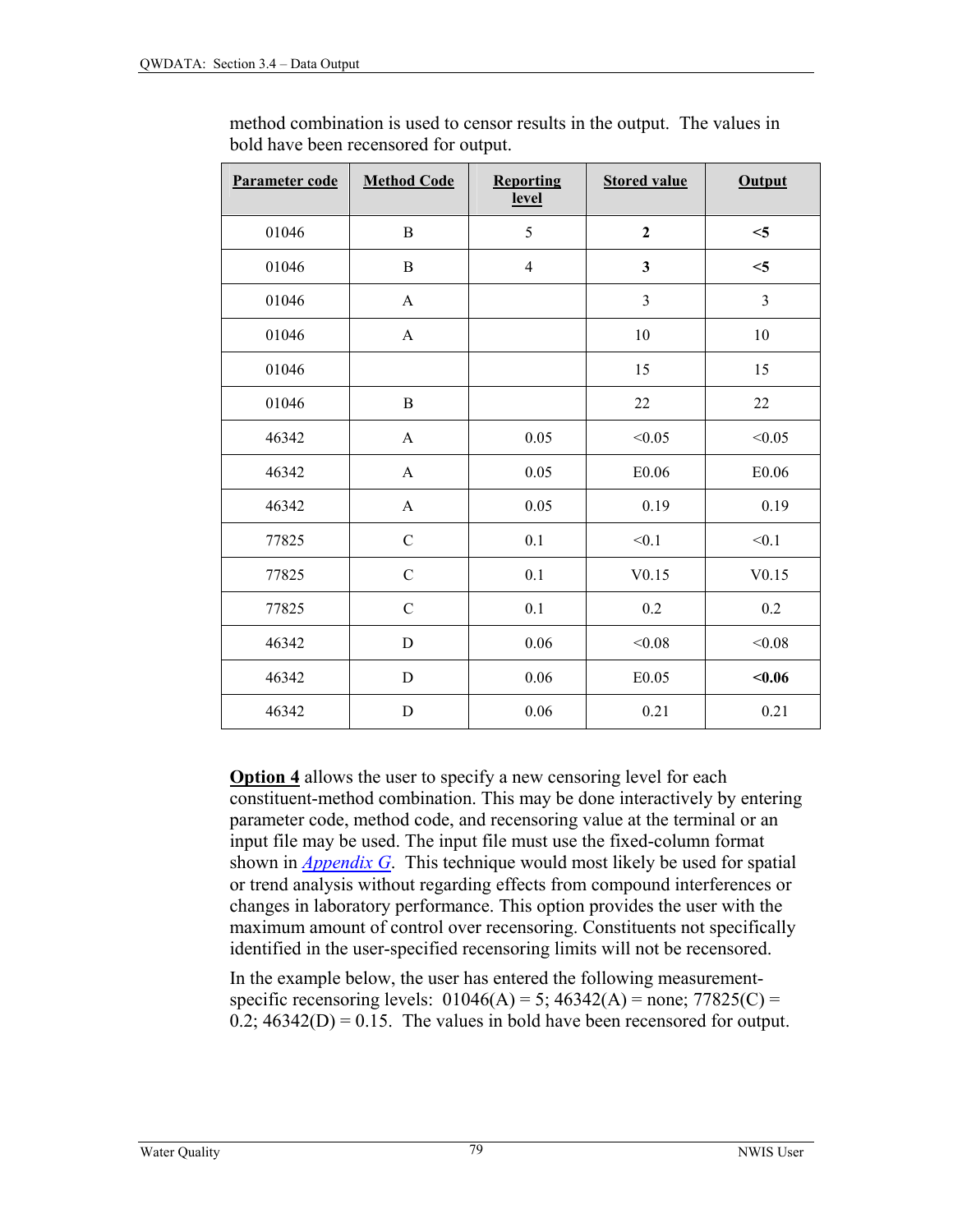| Parameter code | <b>Method Code</b> | <b>Stored value</b> | <b>Output</b>    |
|----------------|--------------------|---------------------|------------------|
| 01046          | B                  | $\overline{2}$      | $\overline{c}$   |
| 01046          | B                  | $\mathfrak{Z}$      | 3                |
| 01046          | A                  | 3                   | $<$ 5            |
| 01046          | A                  | 10                  | 10               |
| 01046          |                    | 15                  | 15               |
| 01046          | B                  | 22                  | 22               |
| 46342          | A                  | < 0.05              | < 0.05           |
| 46342          | $\mathbf{A}$       | E0.06               | ${\rm E}0.06$    |
| 46342          | A                  | 0.19                | 0.19             |
| 77825          | $\mathbf C$        | < 0.1               | < 0.2            |
| 77825          | $\mathbf C$        | V0.15               | V <sub>0.2</sub> |
| 77825          | $\mathcal{C}$      | 0.2                 | 0.2              |
| 46342          | D                  | < 0.08              | < 0.15           |
| 46342          | D                  | E <sub>0.05</sub>   | < 0.15           |
| 46342          | D                  | 0.21                | 0.21             |

**Option 5** allows the user to censor each result that is below the associated reporting level for that result. The most common application of this option is to remove the results coded with an 'E'-remark code that identify results below the reporting level. This technique would be used to reduce the probability of false positive detections in the data reporting. If no reporting level is stored with the result, then no recensorng is performed on the value.

In the example below, reporting levels for 01046(B) and 46342(D) affect the output of result values.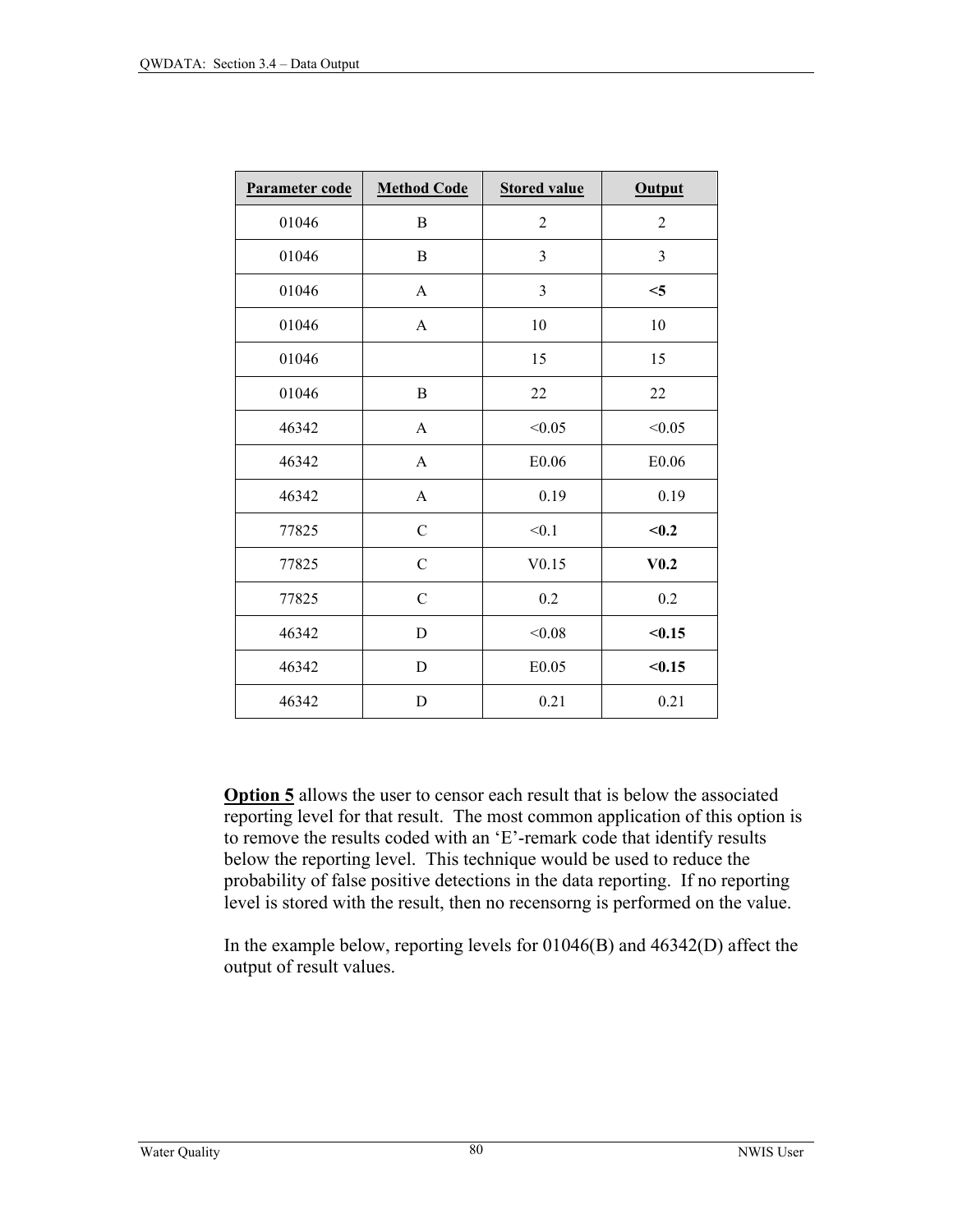| Parameter code | <b>Method Code</b> | Reporting<br><u>level</u> | <b>Stored value</b>     | <b>Output</b>  |
|----------------|--------------------|---------------------------|-------------------------|----------------|
| 01046          | B                  | 5                         | $\overline{2}$          | $<$ 5          |
| 01046          | $\bf{B}$           | $\overline{4}$            | $\overline{3}$          | $\leq$ 4       |
| 01046          | $\mathbf{A}$       |                           | $\overline{\mathbf{3}}$ | $\mathfrak{Z}$ |
| 01046          | $\mathbf{A}$       |                           | 10                      | $10\,$         |
| 01046          |                    |                           | 15                      | 15             |
| 01046          | $\, {\bf B}$       |                           | 22                      | 22             |
| 46342          | $\mathbf{A}$       | 0.05                      | < 0.05                  | < 0.05         |
| 46342          | $\mathbf{A}$       | 0.05                      | E0.06                   | ${\rm E}0.06$  |
| 46342          | $\mathbf{A}$       | 0.05                      | 0.19                    | 0.19           |
| 77825          | $\mathcal{C}$      | 0.1                       | < 0.1                   | < 0.1          |
| 77825          | $\mathbf C$        | 0.1                       | V0.15                   | V0.15          |
| 77825          | $\mathcal{C}$      | 0.1                       | 0.2                     | 0.2            |
| 46342          | $\mathbf D$        | 0.06                      | < 0.08                  | < 0.08         |
| 46342          | D                  | 0.06                      | E0.05                   | < 0.06         |
| 46342          | $\mathbf D$        | 0.06                      | 0.21                    | 0.21           |

**Option 6** allows the user to recensor using the highest censored value for each constituent in the data retrieved. The associated method code is not considered.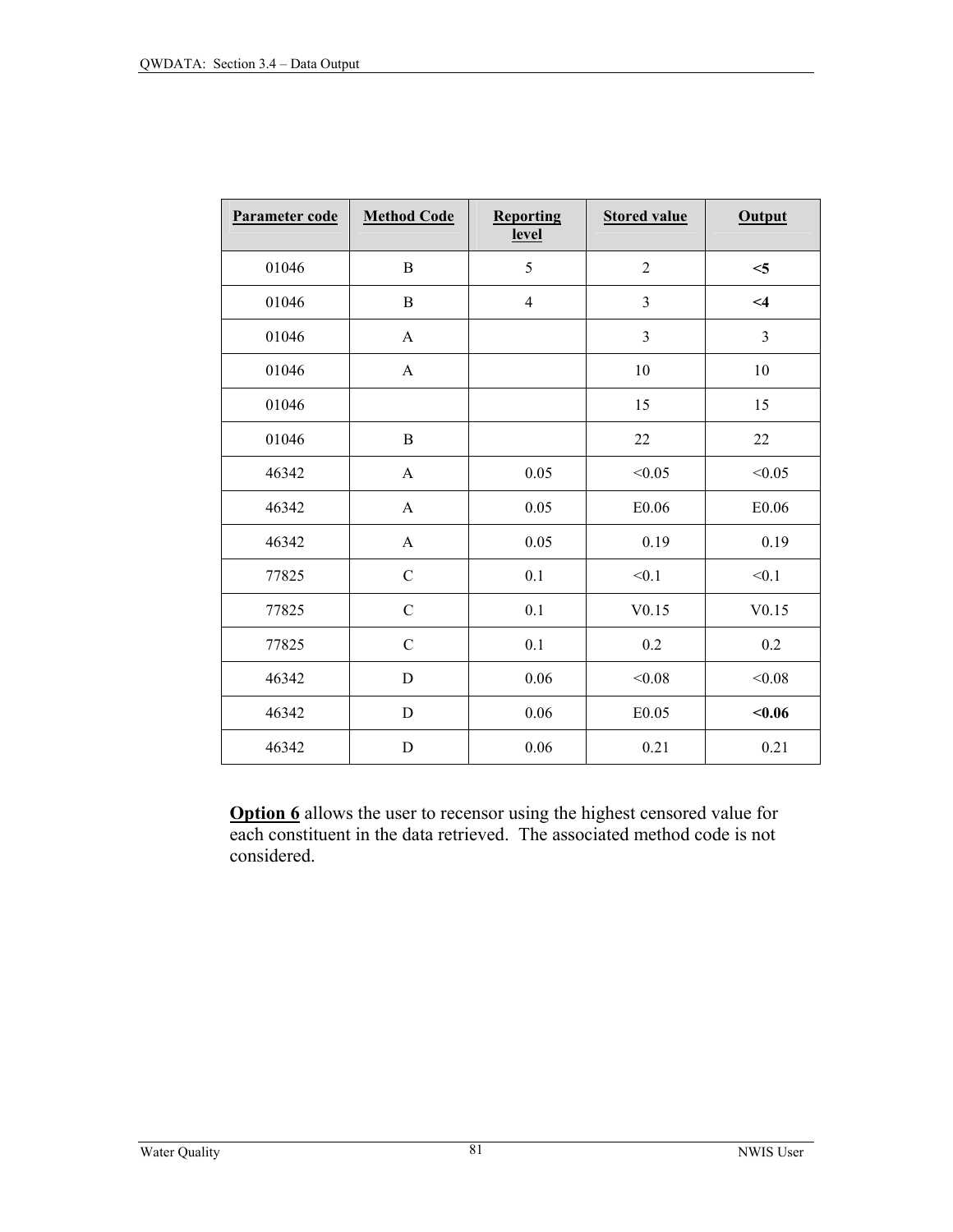| Parameter code | <b>Method Code</b> | <b>Stored value</b> | <b>Output</b> |
|----------------|--------------------|---------------------|---------------|
| 34653          |                    | < 0.021             | < 0.03        |
| 34653          |                    | E0.003              | < 0.03        |
| 34653          | A                  | E0.021              | < 0.03        |
| 34653          | A                  | 0.4                 | 0.4           |
| 34653          |                    | < 0.03              | < 0.03        |
| 34653          | B                  | 0.05                | 0.05          |
| 46342          | A                  | < 0.05              | $0.08$        |
| 46342          | A                  | E0.06               | < 0.08        |
| 46342          | $\mathbf{A}$       | 0.19                | 0.19          |
| 77825          | $\mathcal{C}$      | < 0.1               | < 0.1         |
| 77825          | $\mathcal{C}$      | V0.15               | V0.15         |
| 77825          | $\mathcal{C}$      | 0.2                 | 0.2           |
| 46342          | D                  | < 0.08              | < 0.08        |
| 46342          | D                  | E0.05               | $0.08$        |
| 46342          | D                  | 0.21                | 0.21          |

#### **6. Qualifiers in Output:**

**qwtable -- select value qualifier inclusion** 

**Do you want to include value qualifiers (Y/N, <CR>=Y)?**

 *Value qualifiers* are codes used to provide additional information about the value reported by the laboratory. The user may select to add or remove footnotes for remark codes and value qualifier codes with this option. The default for this option does not include value qualifiers in the table; however, they may be included if specified by the user here.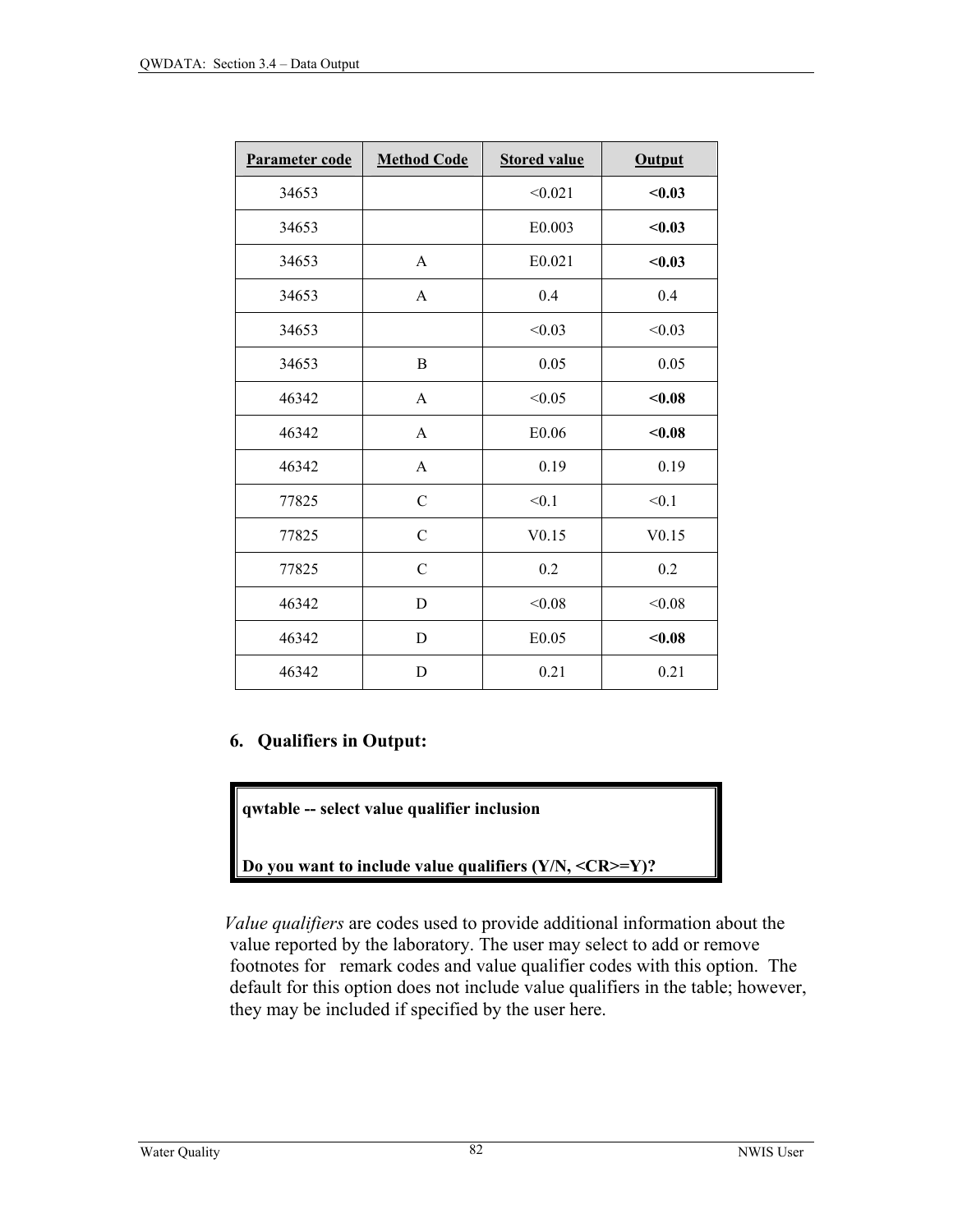#### **7. Footnotes:**

**Qwtable – select footnote inclusion Do you want to create footnotes for remark codes (Y/N, <CR>=Y)? Do you want to create footnotes for value qualifiers (Y/N, <CR>=Y)?**

The default option will include only footnotes that define any remark codes that appear in the table.

#### **8. Create a Parnames File:**



 A parnames files contains a listing of the parameter names included in the output for the current retrieval. The name of the file will be the output file name.*parnames.* This file can be used as input for parameter names for another retrieval.

#### **9. Time Datum**:

|            |     | qwtable -- select output time datum |     |       |      |                                             |
|------------|-----|-------------------------------------|-----|-------|------|---------------------------------------------|
| Such as:   |     |                                     |     |       |      |                                             |
| GMT<br>HST | AST | EST                                 | CST | MST   | PST  | <b>AKST</b>                                 |
| BST<br>HDT | ADT | EDT                                 | CDT | ידמוא | ידתם | AKDT                                        |
|            |     |                                     |     |       |      |                                             |
|            |     |                                     |     |       |      | Enter the acronym of the time-datum desired |
|            |     | $(<$ CR $>$ =watch time):           |     |       |      |                                             |

 This option allows for times in the output file to appear in any time datum chosen. The default option is to display the times using th[e watch time](#page-1-0)  *[\(section 2.1.9\)](#page-1-0)*, which is equivalent to the time datum entered during login of the sample.

**NOTE:** Time datum will appear in output for a sample if the time-datum reliability code is 'K'; otherwise it will be blank in output unless the alphabetic parameter for time datum is specifically requested in the list of parameters.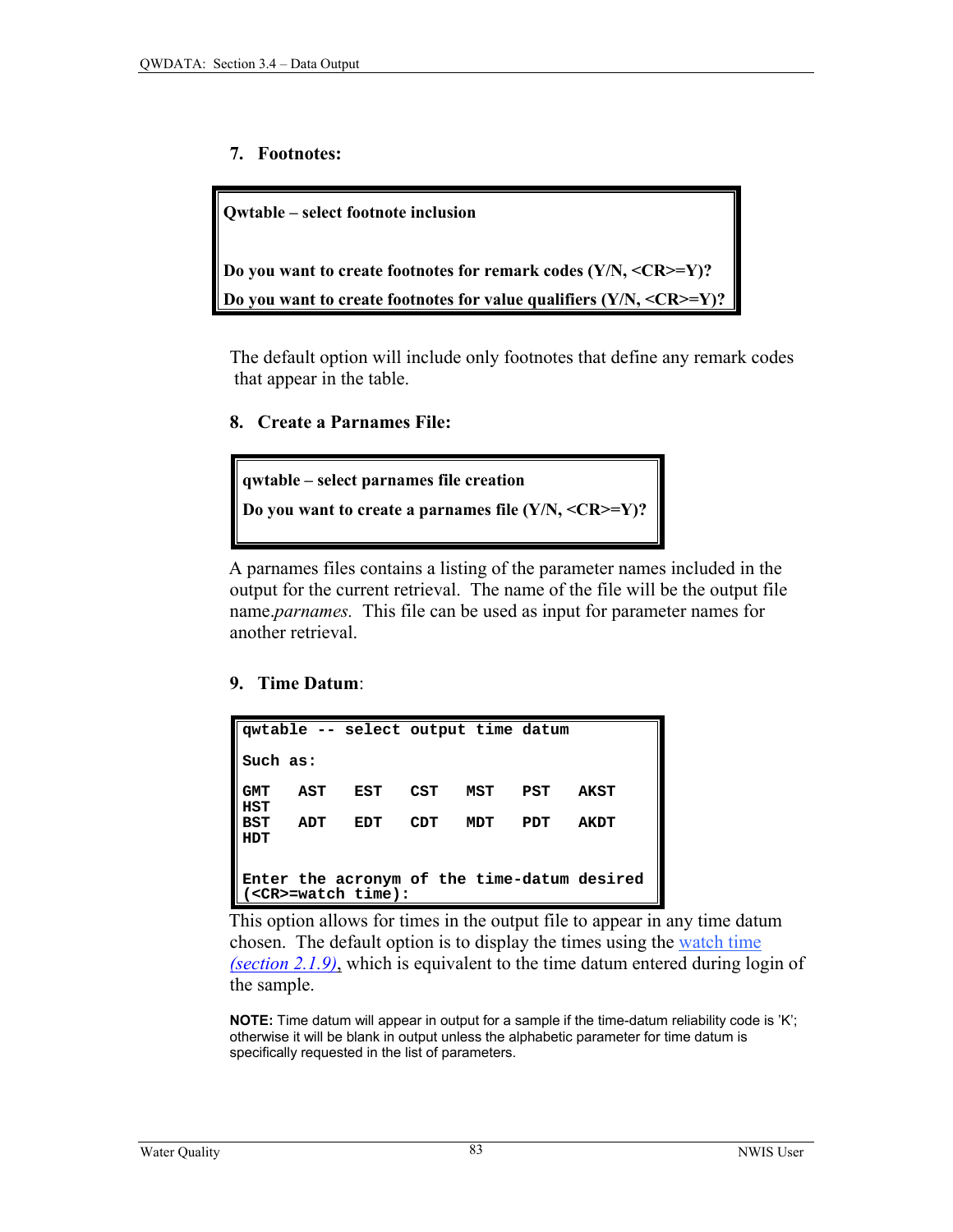# <span id="page-20-0"></span>**3.4.3.5 Table Processing**

Once the user is satisfied with the selections for tabling, a *cr* is entered and the table is processed. A list of the requested parameter codes, the total number of parameter codes, the database being accessed, and the number of records retrieved are displayed.

| Checking (037) 01090                                       |
|------------------------------------------------------------|
| Checking (038) 38260                                       |
| Checking (039) 80154                                       |
| Checking (040) 00063                                       |
| Checking (041) 50280                                       |
| Checking (042) 72104                                       |
| Checking (043) 72105                                       |
| Checking (044) 71999                                       |
| Checking (045) 84164                                       |
| Checking (046) 82398                                       |
|                                                            |
| 46 parameters loaded.                                      |
|                                                            |
| Output specifications complete, retrieving data            |
| Retrieving from database 01                                |
| 17 records retrieved                                       |
|                                                            |
| <b>Processing complete</b>                                 |
|                                                            |
| Output is in the file: output                              |
| Do you wish to run again $(Y/N, \langle CR \rangle = N)$ ? |
|                                                            |
| Table processing display screen                            |

When processing has completed, the output file name is displayed and the user may repeat the steps described above for developing a *[Water-Quality Table by Sample](#page-2-0)* table or return to the *[Option 4 -- Data Output](#page-0-0)* menu.

# **3.4.4 Option 4 -- Water Quality Table by Result**

This option produces a table of result-level data from the Water-Quality File in columnar format. Each water-quality parameter for a particular sample is listed on a separate row with result-level codes listed in columns across the row. *[Appendix C](#page-0-0)* has an example of this output.

Upon invoking this option, the user is prompted to enter the name of the file containing record numbers and the name of an output file to which the table will be written. After these filenames have been entered, the table definition is entered. These queries are described in detail in *[Section 3.4.3.1](#page-2-0)* and *[Section 3.4.3.2](#page-3-0)*. *Note: This option cannot be used to make a type 4 – Biological table.*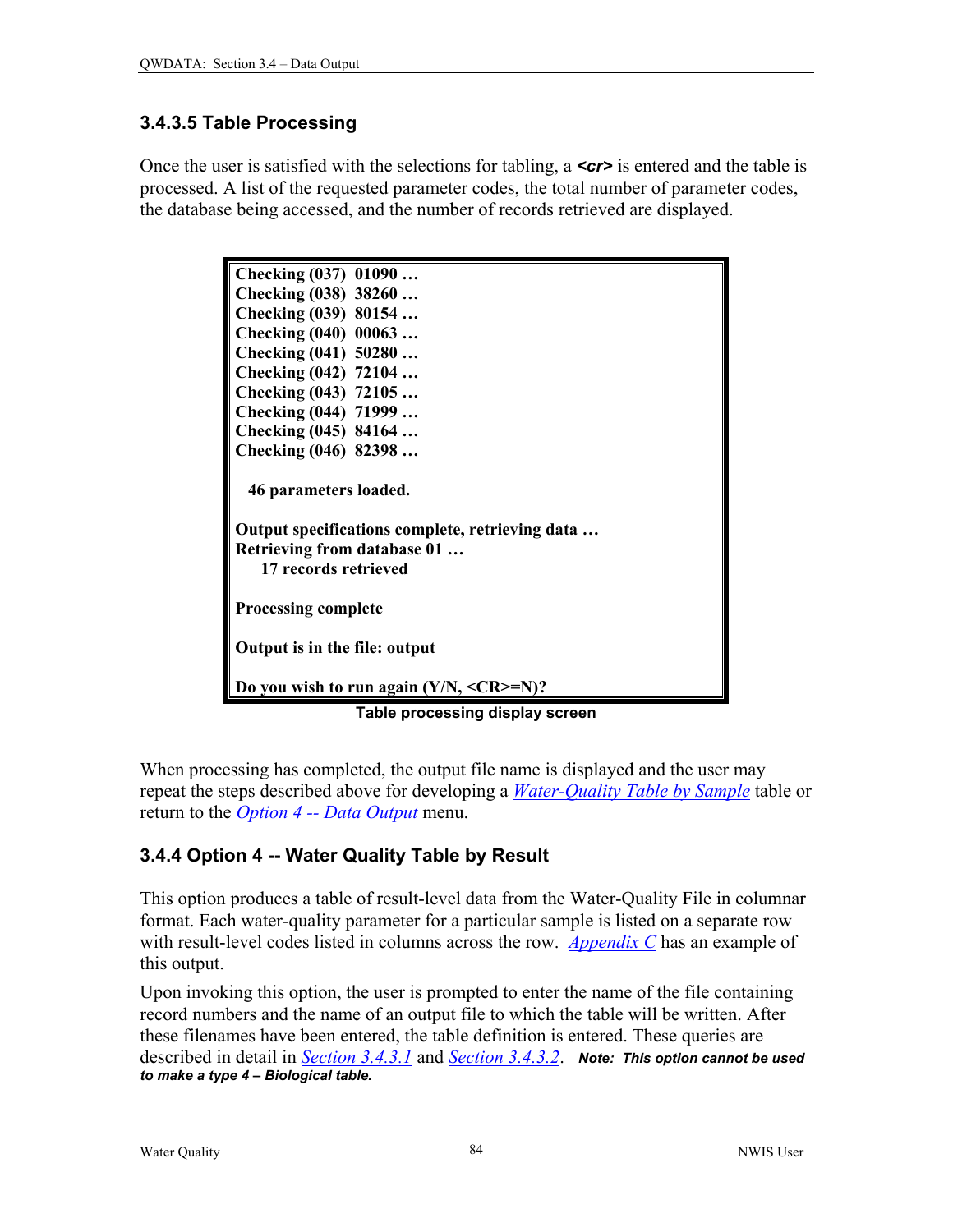### <span id="page-21-0"></span>**3.4.4.1 Specifying the Result-Level Parameter Codes**

The user next must enter alpha (sample and result-level) parameter codes. These will comprise the table columns. These codes may be entered interactively from the terminal or from an existing file that contains parameter codes in fixed-column format. All valid sample and result-level alpha codes (*[Appendix A](#page-0-0)*) and the code ALPHA, which brings in all alpha codes, are acceptable for entry. If ALPHA is not entered, the alpha code

PCODE must be entered so that parameter codes are printed. If the parameter code REMRK is not included in the parameter code list, remark codes will not be included in the output when the parameter code VALUE is included in the list. If the parameter code PLNAM is included in the list for output, the field will be restricted to 54 characters in the table.



**table (alpha codes are used to identify columns):** 

- **1 -- Enter alpha codes at the terminal**
- **2 -- Enter a filename that contains a list of alpha codes**

**Enter option desired (1-2, or Q to quit):** 

**Enter alpha parameter codes (include "PCODE" for parameter numbers):** 

 **(1) P: PCODE (2) P: VALUE (3) P: DQIND**   $(4)$  **P**:

Once the parameter codes have been entered, they are checked against the parameter code dictionary to make sure that they are valid codes. During interactive input, parameter codes are checked before the next entry and invalid entries must be reentered.

# **3.4.4.2 Specify Table Options**

After the record numbers, output file name, and result-level parameter codes have been designated, a tabling specification screen comes up: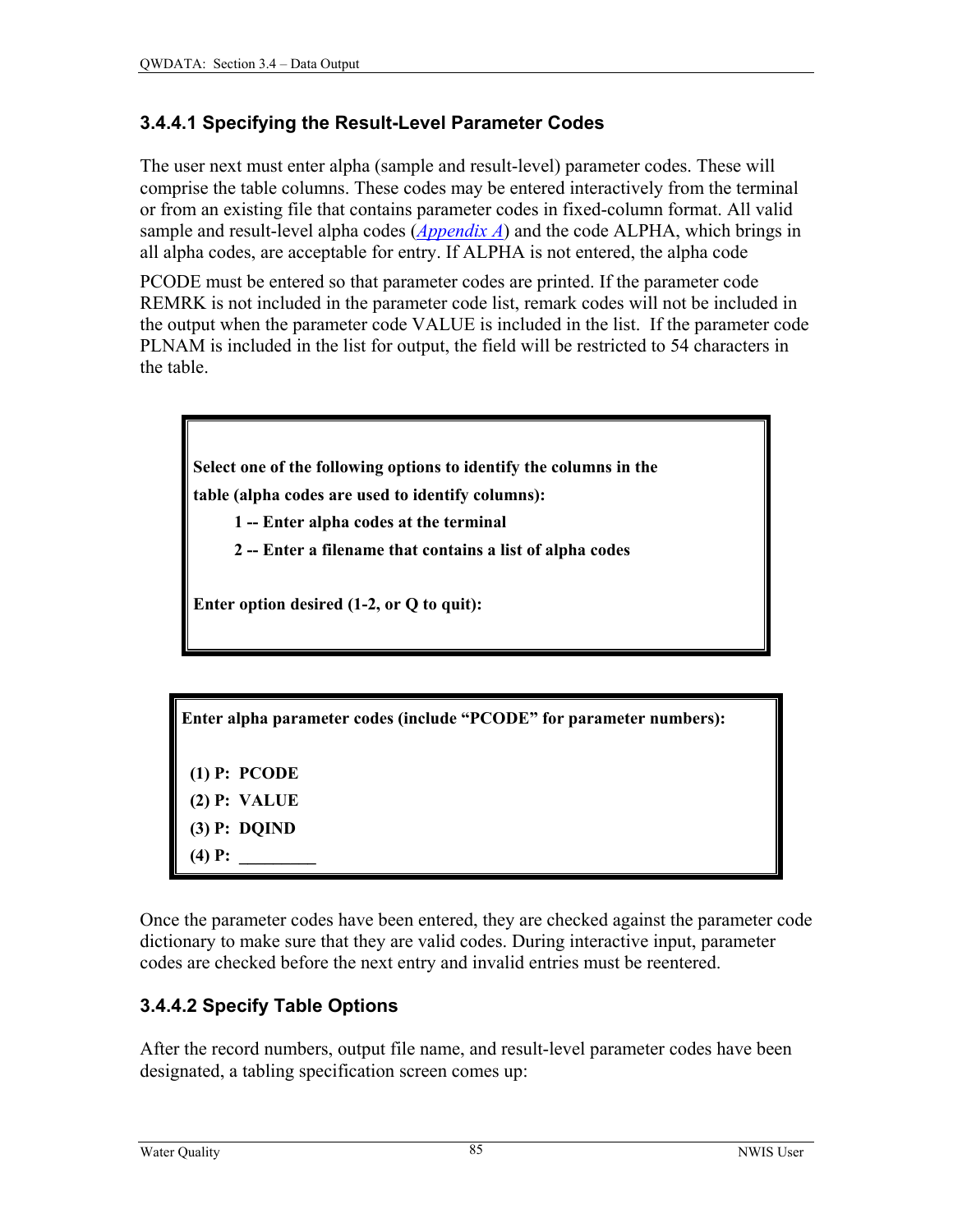```
qwtable -- current selections for options 
(1) Limit Results by DQI Code: X_Historical, Accepted, or presumed 
\capK
                                __ User Specified 
(2) Rounding of Result Values: X Default User None
(3) Censoring of Zero Values: X_None __User Specified 
(4) Recensoring of Values: X_None __User Specified 
(5) Qualifiers in Output: __Yes X_No 
(6) Footnotes: Example 2 None X Remarks Qualifiers
(7) Identify Rows in Table: X All User Specified
(8) Create Parnames File: __Yes X_No 
(9) Time Datum: X Watch Time User Specified
Enter item(s) to change (1-7) or \langle CR \rangle to continue:
```
**Table options available with default settings for a result-level table** 

Options 1 through 6 and 8 through 9 are identical to those described in *[Section 3.4.3.4](#page-10-0)*. Option 7 invokes the following submenu, which allows the user to limit the by-result output. **Option 1**, the default, results in all parameters to be included in the output. **Option 2** allows the user to enter a list of the parameters from the terminal to be included in the output. **Option 3** allows the user to enter a file name that contains the parameter codes to be included.

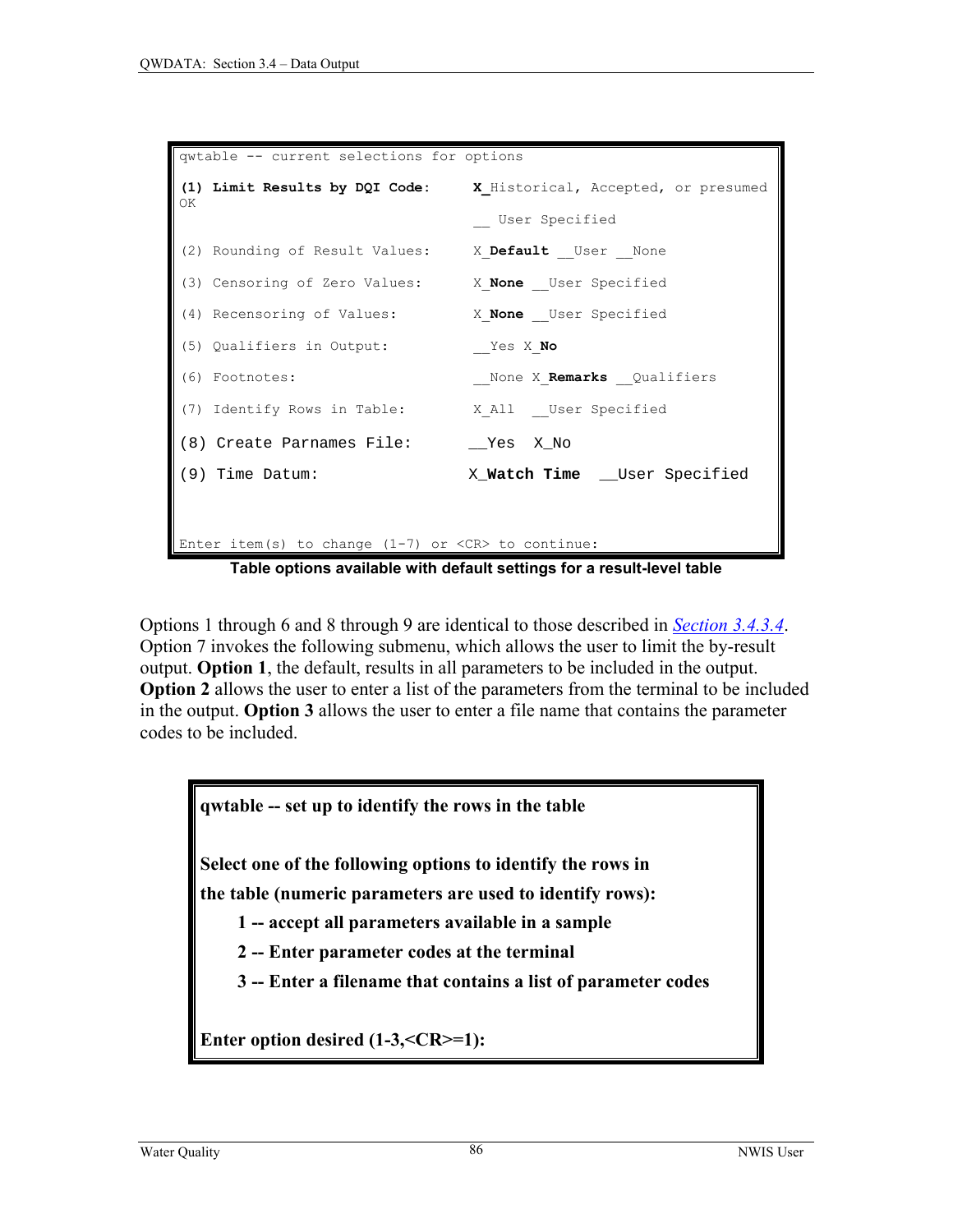### <span id="page-23-0"></span>**3.4.4.3 Table Processing**

Once the user is satisfied with the selections for tabling, a *<cr>* is entered and the table is processed. A list of the requested alpha parameter codes, the database number accessed, and the number of records retrieved is displayed to the screen. If numeric parameter codes were specified in the output options, they are not displayed.

| Loading selected parameters                     |
|-------------------------------------------------|
| Checking (001) PCODE                            |
| Checking (002) VALUE                            |
| Checking (003) REMRK                            |
| Checking (004) ADATE                            |
| Checking (005) DQIND                            |
| Checking (006) DSTAT                            |
| Checking (007) LABNO<br>$\ddotsc$               |
| Checking (008) METHD                            |
| Checking (009) NULLQ                            |
| <b>Checking (010) PDATE</b><br>$\dddotsc$       |
| Checking (011) PRPNO                            |
| Checking (012) QACOD                            |
| Checking (013) QUAL1                            |
| Checking (014) QUAL2                            |
| Checking (015) QUAL3                            |
| Checking (016) RCMFL                            |
| Checking (017) RCMLB                            |
| <b>Checking (018) RNDCD</b><br>$\ddotsc$        |
| Checking (019) RLTYP                            |
| Checking (020) RPLEV                            |
| 20 Parameters loaded                            |
| Output specifications complete, retrieving data |
| Retrieving from database 01                     |
| 1 records retrieved                             |
| <b>Processing complete</b>                      |
| Output is in the file: table                    |
|                                                 |

#### **Table processing display screen**

When processing has completed, the output file name is displayed and the user may repeat the steps described above for developing a *[Water-Quality Table by Result](#page-20-0)  [\(section 3.4.4\)](#page-20-0)* table or return to the *[Option 4 -- Data Output](#page-0-0)* (*section 3.4)* menu.

# **3.4.5 Option 5 -- Flat File by Sample**

If this option is selected, the user can output data to an ASCII file (flat file) that may be used to enter data to another application, such as a statistics or graphics application. This option is similar to the *Water-Quality Tables by Sample (Publication Format)* option (see *[Section 3.4.3](#page-2-0)* ) except that output is in ASCII file format rather than in table format. Examples of this type of output are in *[Appendix C](#page-0-0)*.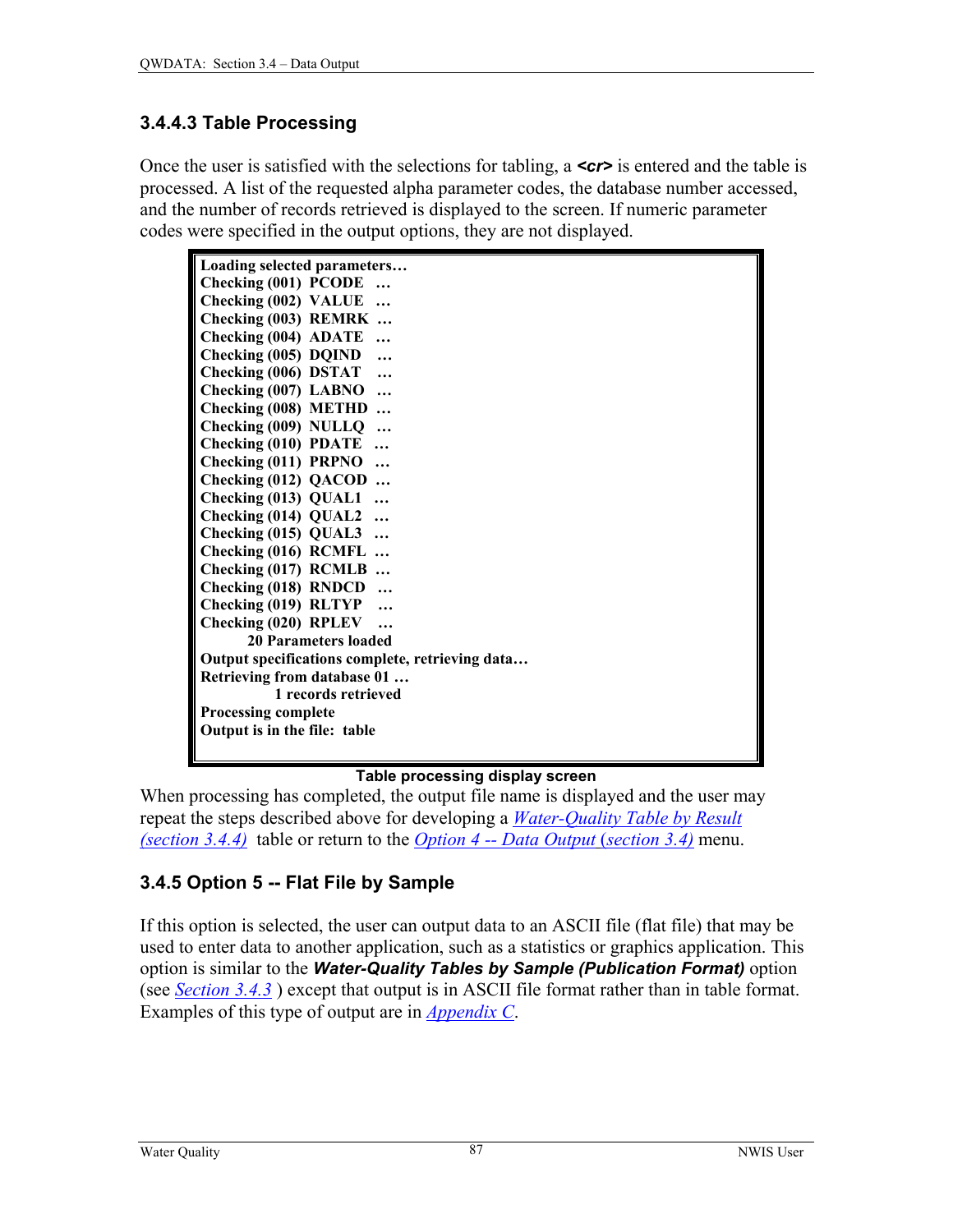### **3.4.5.1 Selecting the Output Format**

There are six format options: fixed-column flat files with and without method codes, tabdelimited RDB files with and without method codes, or flat files with user-specified delimiters with and without method codes:

> **qwtable -- Flat file (by sample) You have 6 options for flatfile output: 1 -- Fixed column flat file (qwflatout) 2 -- Flat file with TAB delimiter (RDB format) 3 -- Flat file with user-specified delimiter (Following options include method code in output) 4 -- Fixed column flat file (qwflatoutm) 5 -- Flat file with TAB delimiter (RDB format) 6 -- Flat file with user-specified delimiter Enter option desired (1-6, <CR>=1):**

If a fixed-column format is selected (option 1 or 4), data are output to equally-spaced columns (*[Appendix C](#page-0-0)*). If a fixed-column format is chosen with method code included, the method code is included adjacent to the remark code. For example, "<B 10." indicates a less-than 10 value using method "B." If delimited files are selected (options 2, 3, 5, or 6), the user is asked if the value and associated remark codes should be delimited**.** *[NOTE: If the user selects No, the remark code will appear as the first column in the value field (for example <0.05). For most applications, this will cause the value to be read as a character rather than as a number.]* If user-specified delimiter is selected (options 3 and 6), the user is prompted to enter the character that will be used to delimit the data. If no delimiter is entered, the default delimiter is a space.

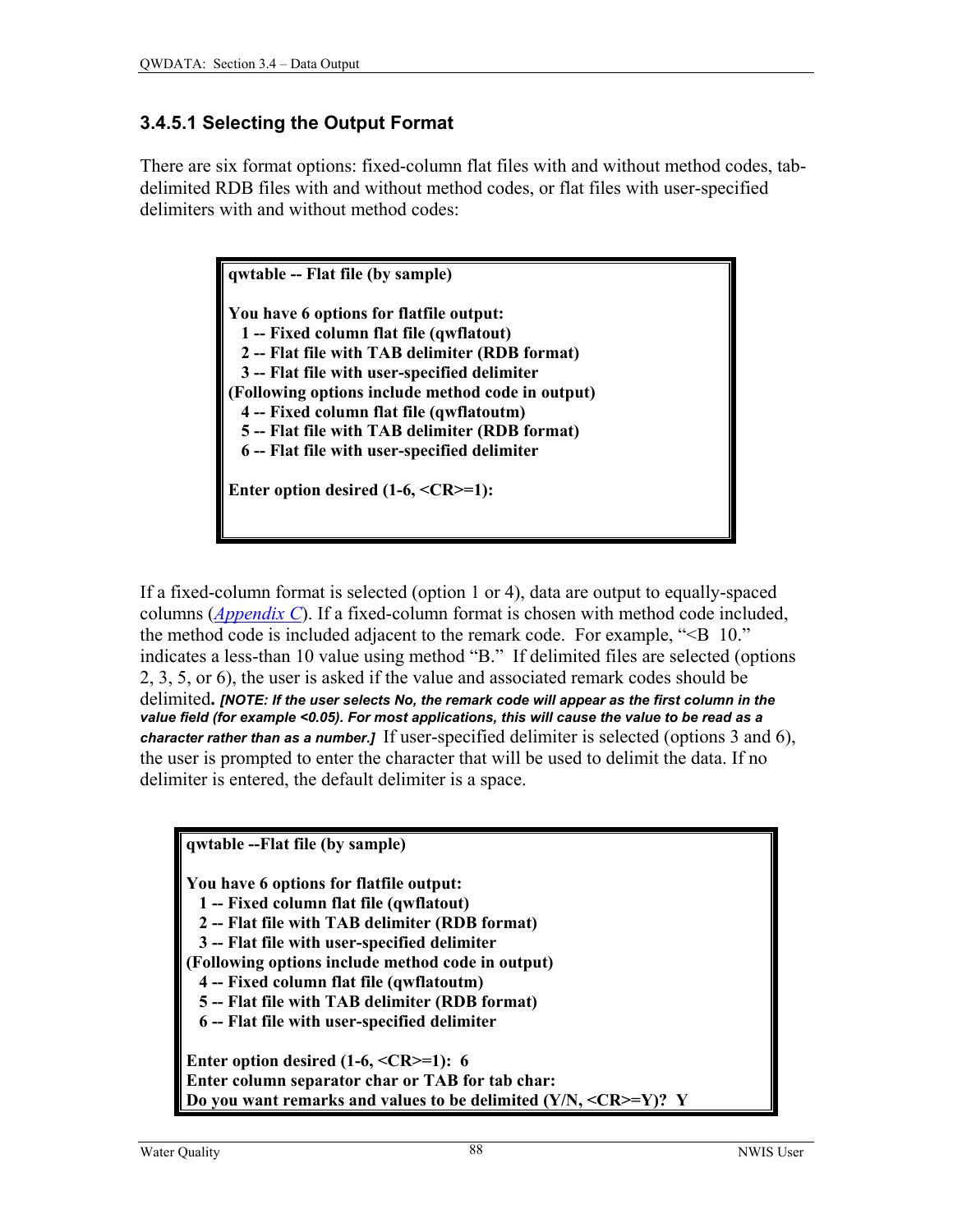## <span id="page-25-0"></span>**3.4.5.2 Specifying the Retrieval Criteria**

Once the desired output format has been selected, the user is prompted for the pathname of the file containing the record numbers, for a filename for the output file, and for parameter codes. Parameter codes may be entered interactively or from a fixed-column file. These queries are described in detail in *[Section 3.4.3.1](#page-2-0)* through *[Section 3.4.3.3](#page-8-0)*.

# **3.4.5.3 Specify Output Options**

When the parameter codes have been entered, a screen for selecting output specifications is displayed:

| qwtable – current selections for options                                                                              |                                                                                                      |  |  |  |
|-----------------------------------------------------------------------------------------------------------------------|------------------------------------------------------------------------------------------------------|--|--|--|
| (1) Results Included in Table:                                                                                        | X Historical, Accepted, or presumed OK<br><b>User Specified</b>                                      |  |  |  |
| (2) Parameter Order:<br>(3) Rounding of Result Values:<br>(4) Censoring of Zero Values:<br>(5) Recensoring of Values: | X Publication Order As Supplied<br>X PCD User None<br>X None User Specified<br>X None User Specified |  |  |  |
| Enter item(s) to change $(1-5)$ or $\leq$ CR $>$ to continue:                                                         |                                                                                                      |  |  |  |

These output options are the same as those for tabling data by sample and are described in detail in *[Section 3.4.3.4](#page-10-0)*.

# **3.4.5.4 Output Processing**

When specifications are complete, processing begins. The screen displays the parameter codes being retrieved, the number of parameter codes loaded, the database number being accessed, and the number of records retrieved. When processing has completed, the output filename is displayed and the user may repeat the steps described above for developing a *[Flat File by Sample](#page-23-0)* or return to the *[Option 4 -- Data Output](#page-0-0)* menu.

# **3.4.6 Option 6 -- Flat File by Result**

If this option is selected, the user is able to output data to an ASCII file (flat file) in a columnar format that uses one row (line) for each parameter. This format may be used to enter data to another application. This option is similar to *[Option 4 -- Water Quality](#page-20-0)  Table by Result [\(see Section 3.4.4](#page-20-0)* ) except that output is in ASCII format rather than in table format.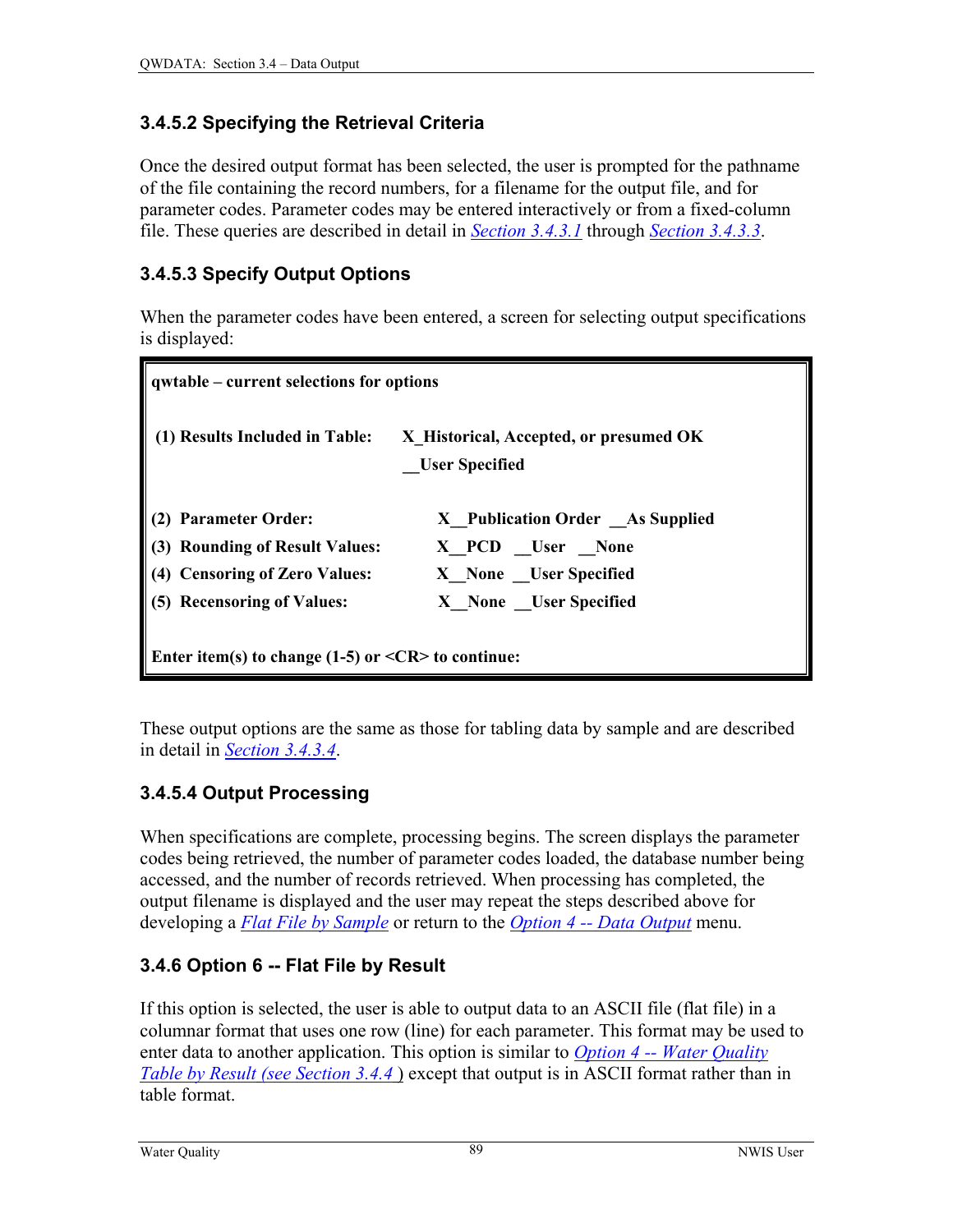# <span id="page-26-0"></span>**3.4.6.1 Selecting the Output Format**

Three formats are available for output to an ASCII file. Output may be written in fixedcolumn format, tab-delimited format, or with a user-specified delimiter. The user first selects the desired output format:

> **qwtable -- Flat file (by result) You have 3 options for flatfile output: 1 -- Fixed column flat file 2 -- Flat file with TAB delimiter (RDB format) 3 -- Flat file with user-specified delimiter Enter option desired (1-3, <CR>=1):**

If a fixed-column format is selected, data are output to equally-spaced columns (*[Appendix C\)](#page-0-0)*. If a user-specified delimiter is selected (option 3), the user is prompted to enter the character that will be used to delimit the data. If no delimiter is entered, the default delimiter is a space.

# **3.4.6.2 Specifying the Retrieval Criteria**

Once the desired output format has been selected, the user is prompted for the pathname of the file containing the record numbers and for a filename of the output file. These queries are described in detail in *[Section 3.4.3.1.](#page-2-0)* Next the user is queried for alpha (result-level) parameter codes. Parameter codes may be entered interactively or from a file. These queries are described in detail in *[Section 3.4.4.2](#page-21-0)*.

# **3.4.6.3 Specify Output Options**

When the result-level alpha parameter codes have been entered, a screen for selecting output specifications is displayed. These five output specifications are identical to options 1, 2, 3, 4, and 7 for tabling result-level data and are described in detail in *[Section 3.4.4.3](#page-23-0)*. *Note: Options 5 and 6, in the corresponding menu in the tabling options, pertain only to tabling and are not included on this menu.*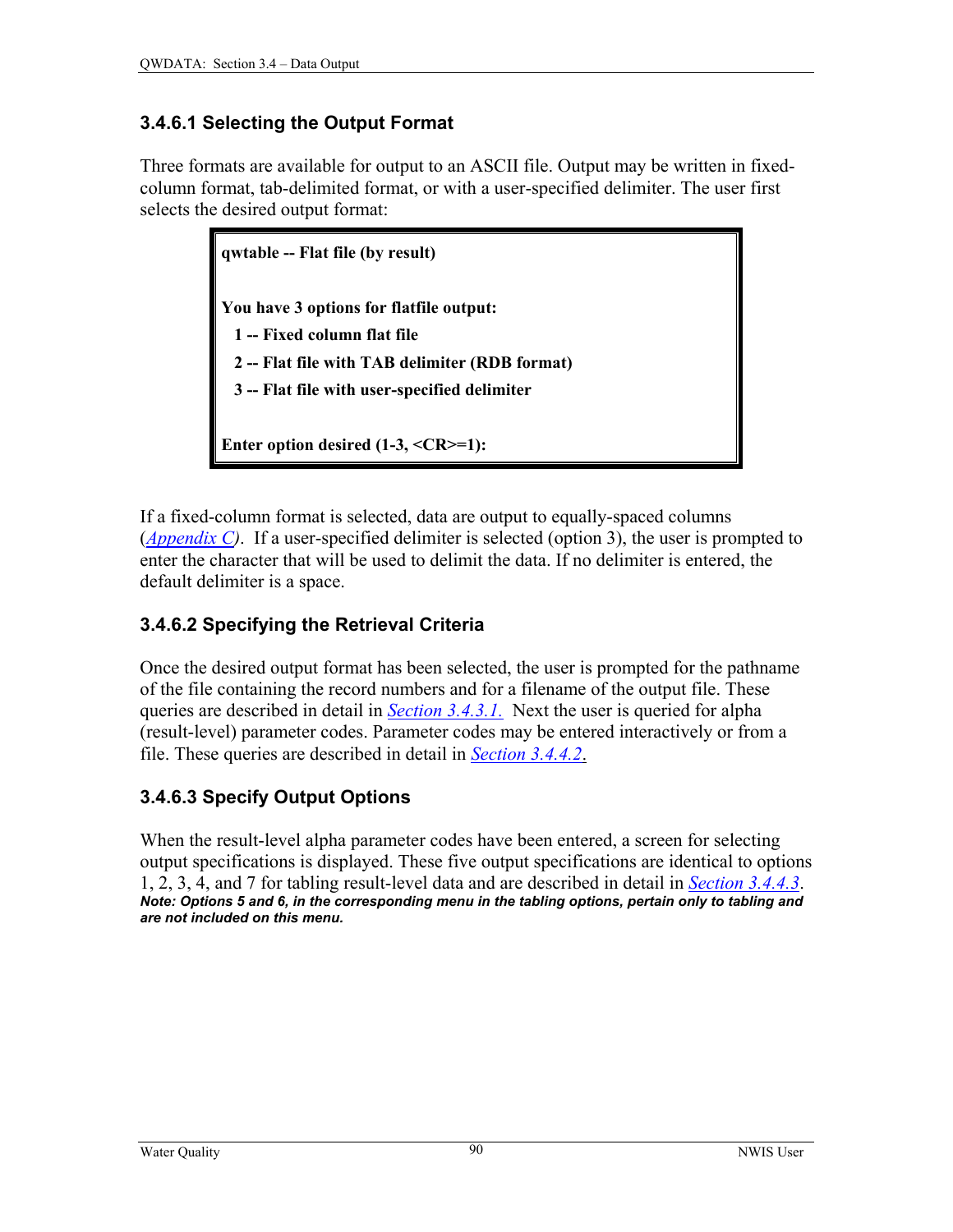| qwtable – current selections for options                                                     |                                                        |  |  |
|----------------------------------------------------------------------------------------------|--------------------------------------------------------|--|--|
| (1) Results Included in Table:                                                               | X Approved X_In Review _Rejected<br><b>Proprietary</b> |  |  |
| (2) Rounding of Result Values:                                                               | X PCD User None                                        |  |  |
| (3) Censoring of Zero Values:                                                                | X None User Specified                                  |  |  |
| (4) Recensoring of Values:                                                                   | X None User Specified                                  |  |  |
| (5) Identify Rows in Table:<br>Enter item(s) to change $(1-5)$ or $\leq$ CR $>$ to continue: | X_All __User Specified                                 |  |  |

#### **3.4.6.4 Output Processing**

Once the user is satisfied with the selections for tabling, a *cr* is entered and the table is processed. A list of the requested alpha parameter codes, the number of alpha parameter codes, the database number accessed, and the number of records retrieved is displayed to the screen. If numeric parameter codes were specified in the output options (*Section 3.4.6.3*), they are not displayed.

| Loading selected parameters                     |  |  |
|-------------------------------------------------|--|--|
| Checking (001) PCODE                            |  |  |
| Checking (002) VALUE<br>$\ddotsc$               |  |  |
| Checking (003) REMRK                            |  |  |
| Checking (004) ADATE                            |  |  |
| Checking (005) DQIND                            |  |  |
| Checking (006) DSTAT<br>$\ddotsc$               |  |  |
| Checking (007) LABNO<br>.                       |  |  |
| Checking (008) METHD                            |  |  |
| Checking (009) NULLQ<br>                        |  |  |
| <b>Checking (010) PDATE</b><br>$\ddotsc$        |  |  |
| Checking (011) PRPNO<br>.                       |  |  |
| Checking (012) QACOD<br>$\ddotsc$               |  |  |
| Checking (013) QUAL1<br>$\ddotsc$               |  |  |
| Checking (014) QUAL2<br>$\ddotsc$               |  |  |
| Checking (015) QUAL3<br>$\ddotsc$               |  |  |
| Checking (016) RCMFL                            |  |  |
| Checking (017) RCMLB                            |  |  |
| Checking (018) RNDCD                            |  |  |
| Checking (019) RLTYP                            |  |  |
| Checking (020) RPLEV                            |  |  |
|                                                 |  |  |
| 20 Parameters loaded.                           |  |  |
| Output specifications complete, retrieving data |  |  |
| Retrieving from database 01                     |  |  |
| 1 records retrieved                             |  |  |
| <b>Processing complete</b>                      |  |  |
| Output is in the file: table                    |  |  |

#### **Output processing display screen**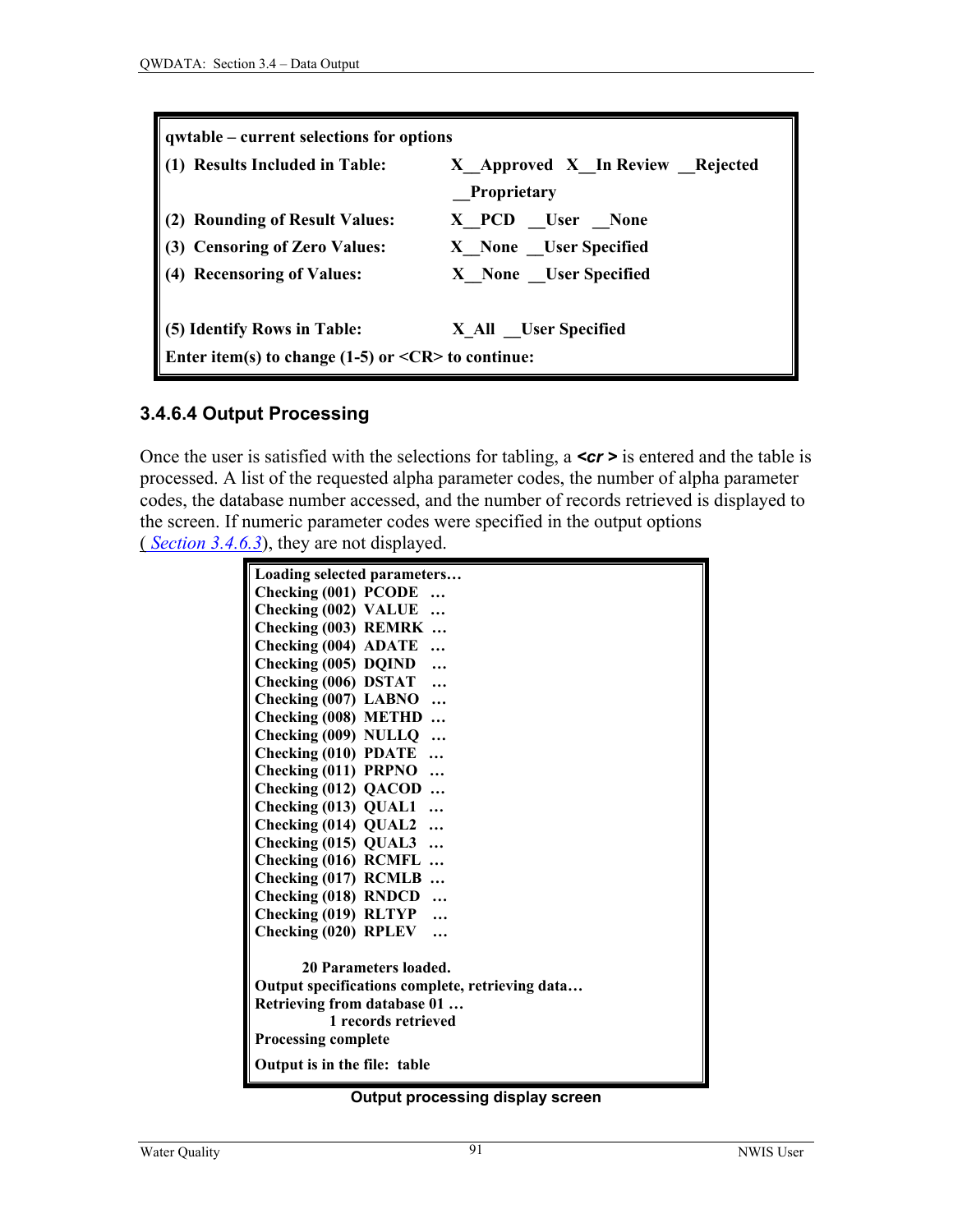<span id="page-28-0"></span>When processing has completed, the output filename is displayed and the user may repeat the steps described above for developing a *[Flat File by Result – Section 3.4.6](#page-25-0)* or return to the *[Option 4 -- Data Output \(section 3.4\)](#page-0-0)* menu.

## **3.4.7 Option 7 -- Make a P-STAT Data Set**

When this option is chosen, selected data from specified records may be written to a sequential file that may be read by the standard P-STAT input routines. When this option is chosen, 'no rounding' should be selected. If 'no rounding' is not selected the data output file will contain blanks and the P-STAT software will not be able to read the file. Examples of this type of output are available in *[Appendix C](#page-0-0)*.

#### **3.4.7.1 Specifying the Retrieval and Output Criteria**

The user is first queried for the pathname of a file containing record numbers and the pathname of an output file. These queries are the same as those for the other options in Data Output options and are described in detail in *[Section 3.4.3.1](#page-2-0)*.

When these files have been specified, the user is prompted to enter an output format option. Three options are available for handling values that include remark codes:



- 1. **Option 1** Remark codes may be included with the associated values in the output file. *Note : This format is invalid for input to P-STAT because P-STAT cannot handle remarks in this manner; it is provided for data verification only.*
- 2. **Option 2** Remark codes may be suppressed and only the associated values included in the output file. For a remark code of ND (not detected)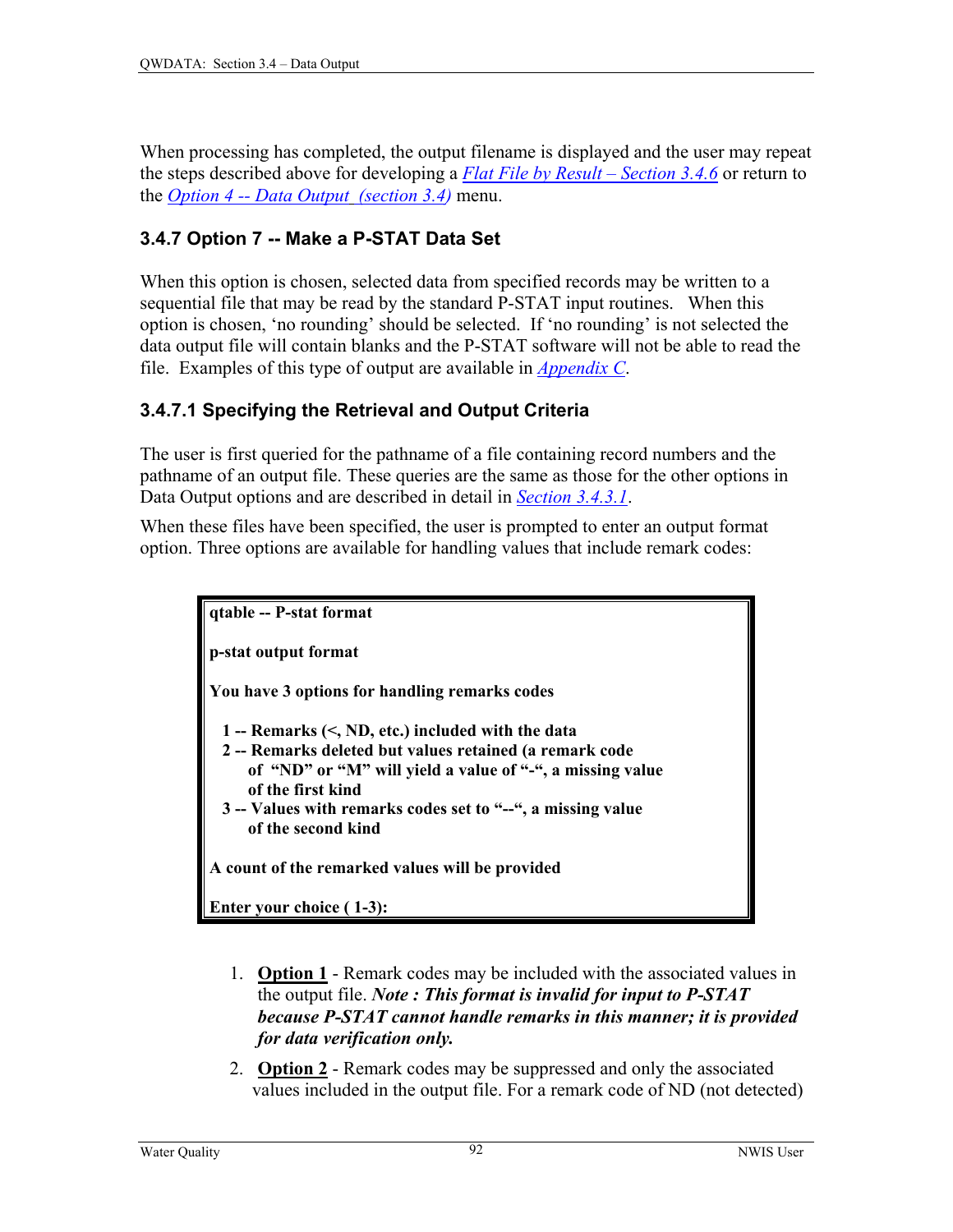there is no associated value; the output file will contain **"-"** (defined in P-STAT as a missing value of the first kind).

3. **Option 3** - All values associated with remark codes may be replaced with **"--"** (defined in P-STAT as a missing value of the second kind).

Regardless of which option is chosen, a summary list of remarked values is produced in a separate output file.

Next the user is queried for a list of parameter codes either entered interactively or from a file that contains a list of parameters (*[Appendix G](#page-0-0)* ). If the parameter list is not in a file, each parameter is entered from the terminal; a null entry (carriage return) ends the list. Only numeric parameters and the three *[alpha parameters \(Appendix A\)](#page-0-0)* ADDPC, CALCV and SAMPL are valid. A maximum of 1,000 parameters may be included. These queries are described in detail in *[Section 3.4.3.3](#page-8-0)*.

## **3.4.7.2 Specify Output Options**

When the parameter codes have been entered, a screen for specifying output options is displayed.

| $\vert$ qwtable – current selections for options                                                                                                    |                                                                                                       |  |  |  |
|-----------------------------------------------------------------------------------------------------------------------------------------------------|-------------------------------------------------------------------------------------------------------|--|--|--|
| <b>Results Included in Table:</b>                                                                                                                   | X Historical, Accepted, or presumed OK<br><b>User Specified</b>                                       |  |  |  |
| <b>Parameter Order:</b><br>$(3)$<br>$(4)$<br><b>Rounding of Result Values:</b><br><b>Censoring of Zero Values:</b><br><b>Recensoring of Values:</b> | X Publication Order _As Supplied<br>X PCD User None<br>X None User Specified<br>X None User Specified |  |  |  |
| Enter item(s) to change (1-5) or $\langle CR \rangle$ to continue:                                                                                  |                                                                                                       |  |  |  |

These output options are the same as those for tabling data by sample and are described in detail in *[Section 3.4.3.4](#page-10-0)*.

#### **3.4.7.3 Output Processing**

When specifications are complete, processing begins. The screen displays the parameter codes being retrieved, the number of parameter codes loaded, the database number being accessed, and the number of records retrieved.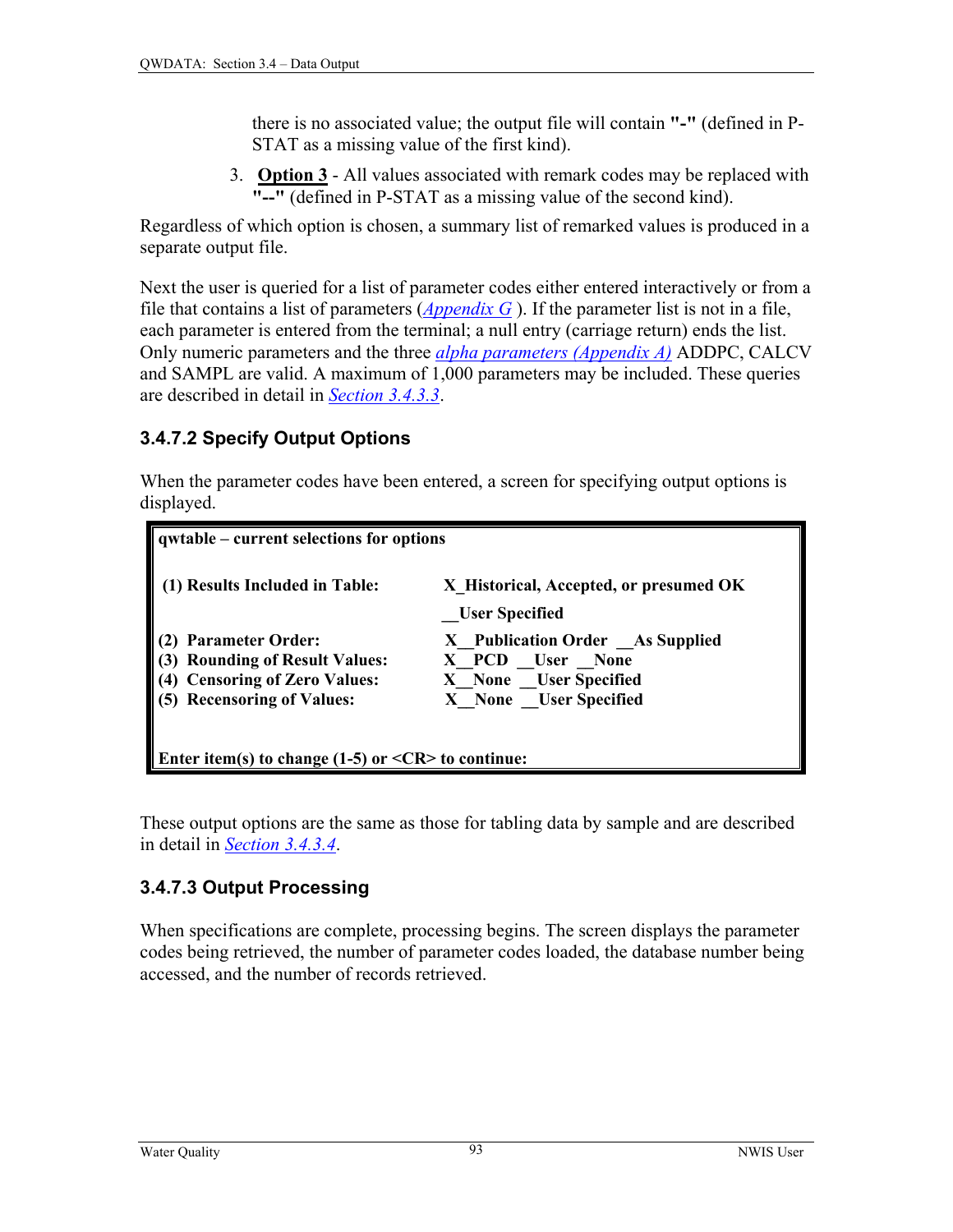| Checking (038) 38260                                       |  |  |
|------------------------------------------------------------|--|--|
|                                                            |  |  |
| Checking (039) 80154                                       |  |  |
| Checking (040) 00063                                       |  |  |
| Checking (041) 50280                                       |  |  |
| Checking (042) 72104                                       |  |  |
| Checking (043) 72105                                       |  |  |
| Checking (044) 71999                                       |  |  |
| Checking (045) 84164                                       |  |  |
| Checking (046) 82398                                       |  |  |
|                                                            |  |  |
| 46 parameters loaded.                                      |  |  |
|                                                            |  |  |
| Output specifications complete, retrieving data            |  |  |
| <b>Retrieving from database 01</b>                         |  |  |
| 17 records retrieved                                       |  |  |
|                                                            |  |  |
| <b>Processing complete</b>                                 |  |  |
| Your summary of parameters with remarks is in output.stats |  |  |
|                                                            |  |  |
| Output is in the file: output                              |  |  |
|                                                            |  |  |
|                                                            |  |  |
|                                                            |  |  |
| Do you wish to run again $(Y/N, \langle CR \rangle = N)$ ? |  |  |

Three output files should be created. The first file contains data retrieved for each record number requested and is given the name specified by the user. There are at least two 80 character lines per record. The first line for each record contains the station number, begin date, begin time, end date, and end time. If date or time are missing, as they may be for some historic samples, they are represented by **"-"** (defined by P-STAT as a missing value of the first kind). The remaining lines for each analysis each contain a maximum of eight data values. Each value occupies nine spaces and is preceded by a blank. If there is no value for a requested parameter, the value is represented by **"-"** (defined by P-STAT as a missing value of the first kind). *[See section 2.](#page-11-0)7.1* for information on rounding.

A second output file is named by adding "**.***CMND*" to the file name supplied by the user. This file contains the P-STAT commands that are needed to identify the variables and the commands to read the data into P-STAT.

The third output file is named by adding *".STATS"* to the user-supplied file name and contains a summary of all values that have remark codes. The list includes (for each parameter code) every unique combination of remark code and value found, and a count of occurrences of that combination.